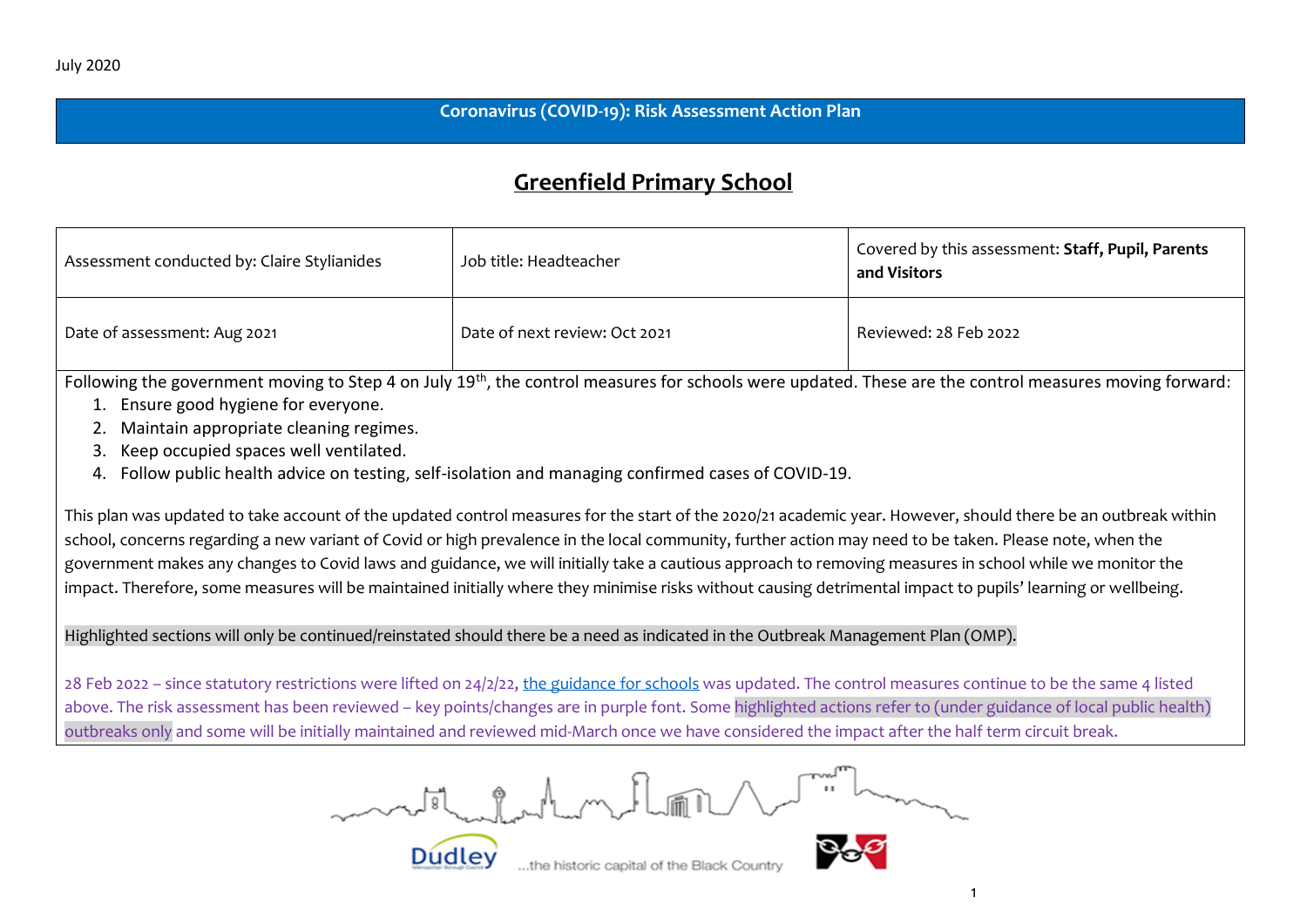#### July 2020

The sole purpose of this risk assessment is to support schools in preparing for all pupils, in all year groups, to return to school full-time from the beginning of the **autumn term while reducing the risk of coronavirus transmission. The risk assessment was written in collaboration with a number of local authorities**.

• For the purpose of this risk assessment, the term 'coronavirus' to refer to coronavirus disease 2019 (COVID-19).

Schools must ensure that this risk assessment reflects the local setting and context of the school. Staff must be consulted with regard to this risk assessment (this must take into consideration all types of workers including agency workers, casual staff and contractors and any other adult on site as well as your permanent staff).

- This risk assessment is not exhaustive and is issued to schools as a template to assist in the production of a comprehensive document that covers the particular circumstance of the setting – **as such, the risks and risk controls should be deleted/amended/added-to to reflect the school**.
- This should be viewed alongside relevant advice and guidance from the Department of Education and reflect any additional subsequent guidance issued to schools.
- For further reference:
	- o [Actions for schools during the coronavirus outbreak](https://www.gov.uk/government/publications/actions-for-schools-during-the-coronavirus-outbreak?utm_source=20%20July%202020%20C19&utm_medium=Daily%20Email%20C19&utm_campaign=DfE%20C19)
	- o [Coronavirus \(COVID-19\): guidance for schools and other educational settings](https://www.gov.uk/government/collections/coronavirus-covid-19-guidance-for-schools-and-other-educational-settings)
	- o [What parents and carers need to know about schools and other education settings during the coronavirus outbreak](https://www.gov.uk/government/publications/closure-of-educational-settings-information-for-parents-and-carers)

| Key:                           |                                                                                                                                                                    |
|--------------------------------|--------------------------------------------------------------------------------------------------------------------------------------------------------------------|
| Level of risk prior to control | Identifies the risk before any steps to reduce the risk have been taken                                                                                            |
| Risk Description:              | Outlines the area of concern. This list is not exhaustive, and schools should add/amend/delete where appropriate e.g. risks for pupils with complex                |
|                                | needs.                                                                                                                                                             |
| <b>Risk Controls:</b>          | The measures that will be taken to minimise the risk. These are generic and should be adapted for the school context. Add <additional information=""></additional> |
| Impact:                        | Could be L/M/H or numeric, depending on what is used in the school setting.                                                                                        |
| Likelihood:                    | Could be L/M/H or numeric, depending on what is used in the school setting. NB IF IMPACT AND LIKELIHOOD ARE BOTH HIGH, THEN THE ACTIVITY                           |
|                                | SHOULD BE STOPPED UNTIL ADDITIONAL CONTROL MEASURES ARE PUT IN PLACE.                                                                                              |
| Responsible person:            | The identified staff member(s) responsible for implementing the risk controls.                                                                                     |
| Completion Date:               | The date by which required plans for controls will be in place. To support planning, identify which controls need to be in place before pupils return              |
|                                | to the setting. Individual schools can then personalise to their own setting.                                                                                      |
| Line Manager Check:            | Sign off to ensure that the risk has been minimised as far as possible.                                                                                            |

motifuladam, Parti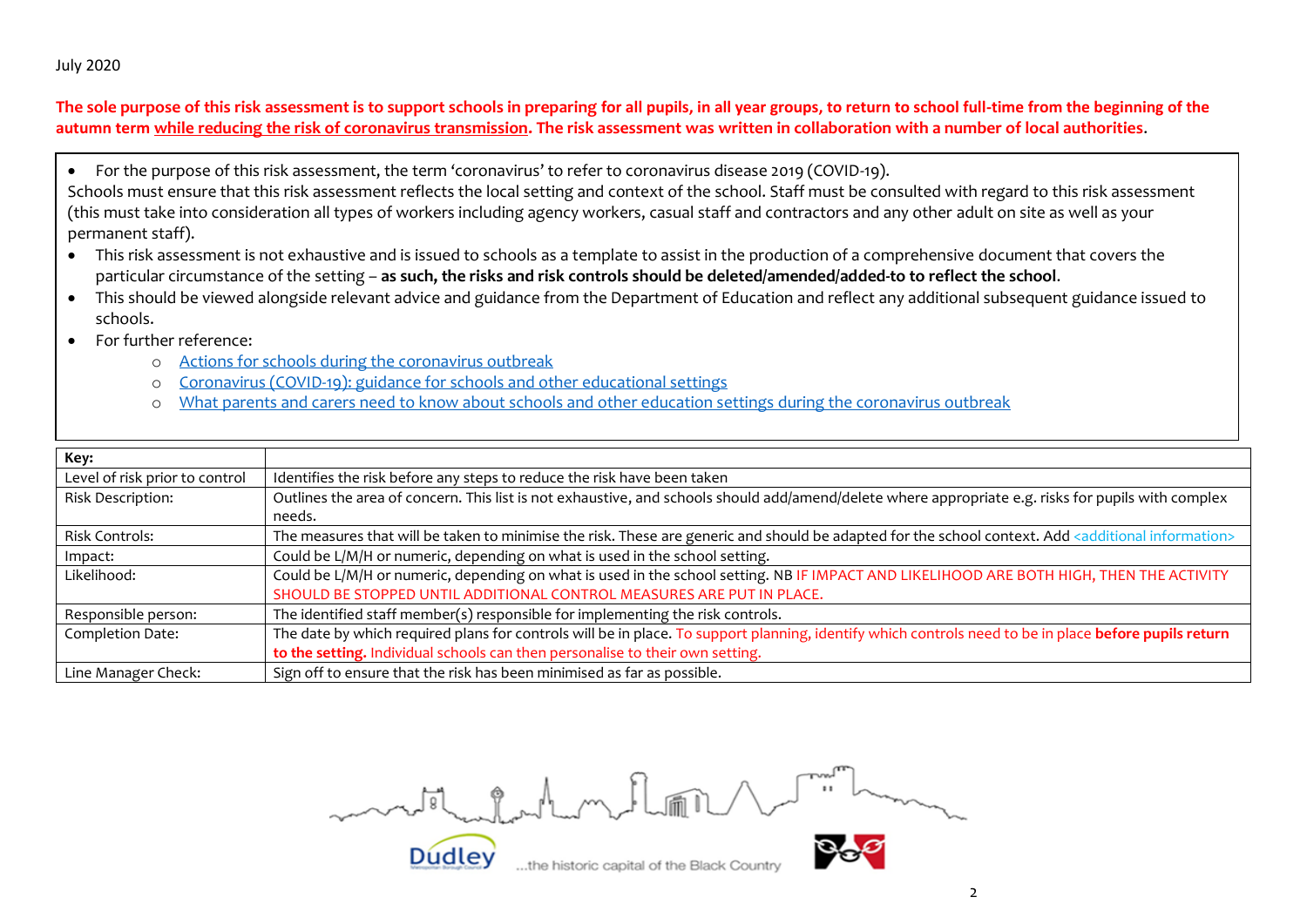| <b>July 2020</b>                                                                                    |                                                                  |                                                                                                                                                                                                                                                                                                                                                                                                                                                                                                                                                                                                                                                                                         |                                                 |                                        |                                               |                                             |                                        |
|-----------------------------------------------------------------------------------------------------|------------------------------------------------------------------|-----------------------------------------------------------------------------------------------------------------------------------------------------------------------------------------------------------------------------------------------------------------------------------------------------------------------------------------------------------------------------------------------------------------------------------------------------------------------------------------------------------------------------------------------------------------------------------------------------------------------------------------------------------------------------------------|-------------------------------------------------|----------------------------------------|-----------------------------------------------|---------------------------------------------|----------------------------------------|
| <b>Risk</b><br><b>Description/Area of</b><br><b>Concern</b>                                         | <b>Level of</b><br>risk prior<br>to control<br>$\leftrightarrow$ | <b>Risk Controls</b>                                                                                                                                                                                                                                                                                                                                                                                                                                                                                                                                                                                                                                                                    | Level<br>of risk<br>is now<br>$\leftrightarrow$ | <b>Likelihood</b><br>$\leftrightarrow$ | <b>Responsible</b><br>person                  | <b>Planned</b><br>completion<br><b>Date</b> | Line<br><b>Manager</b><br><b>Check</b> |
| The school lapses in<br>following national<br>guidelines and advice,<br>putting everyone at<br>risk | H                                                                | To ensure that all relevant guidance is followed and<br>communicated:<br>The school to keep up-to-date with advice issued by, but not<br>$\bullet$<br>limited to, DfE, NHS, Department of Health and Social Care<br>and PHE, and review its risk assessment accordingly<br>Information on the school website is updated.<br>$\bullet$<br>Pupils updated via classrooms as necessary.<br>Any change in information to be shared with Chair of<br>$\bullet$<br>Governors and passed on to parents and staff by Parentmail<br>and ClassDojo<br>As a result, the school has the most recent information from the<br>government, and this is distributed throughout the school<br>community. |                                                 | $M$                                    | Headteacher                                   | Ongoing                                     |                                        |
| Poor communication<br>with parents and<br>other stakeholders                                        | H.                                                               | All staff/pupils aware of current actions and requirements and<br>$\bullet$<br>reminded frequently using school communication systems<br>Headteacher to share risk assessment with all staff<br>$\bullet$<br>Parents notified of risk assessment plan and shared with<br>$\bullet$<br>parents via <b>website</b> and signposted on ClassDojo.<br>As a result, all pupils and all staff working with pupils are adhering<br>to current advice.                                                                                                                                                                                                                                           | L                                               | M                                      | Headteacher                                   | $3/9/2021$ and<br>ongoing                   |                                        |
| Lack of awareness of<br>policies and<br>procedures                                                  | н.                                                               | School leaders will ensure that all policies impacted on by<br>$\bullet$<br>coronavirus controls are updated                                                                                                                                                                                                                                                                                                                                                                                                                                                                                                                                                                            | M                                               | M                                      | Headteacher,<br><b>SBM</b> and<br>deputy head | 3/9/21                                      |                                        |

 $\sum_{i=1}^{n} \frac{1}{i} \sum_{j=1}^{n} \frac{1}{j} \sum_{j=1}^{n} \frac{1}{j} \sum_{j=1}^{n} \frac{1}{j} \sum_{j=1}^{n} \frac{1}{j} \sum_{j=1}^{n} \frac{1}{j} \sum_{j=1}^{n} \frac{1}{j} \sum_{j=1}^{n} \frac{1}{j} \sum_{j=1}^{n} \frac{1}{j} \sum_{j=1}^{n} \frac{1}{j} \sum_{j=1}^{n} \frac{1}{j} \sum_{j=1}^{n} \frac{1}{j} \sum_{j=1}^{n} \frac{1}{j$ month for the Manuflor

Dudley

 $\overline{3}$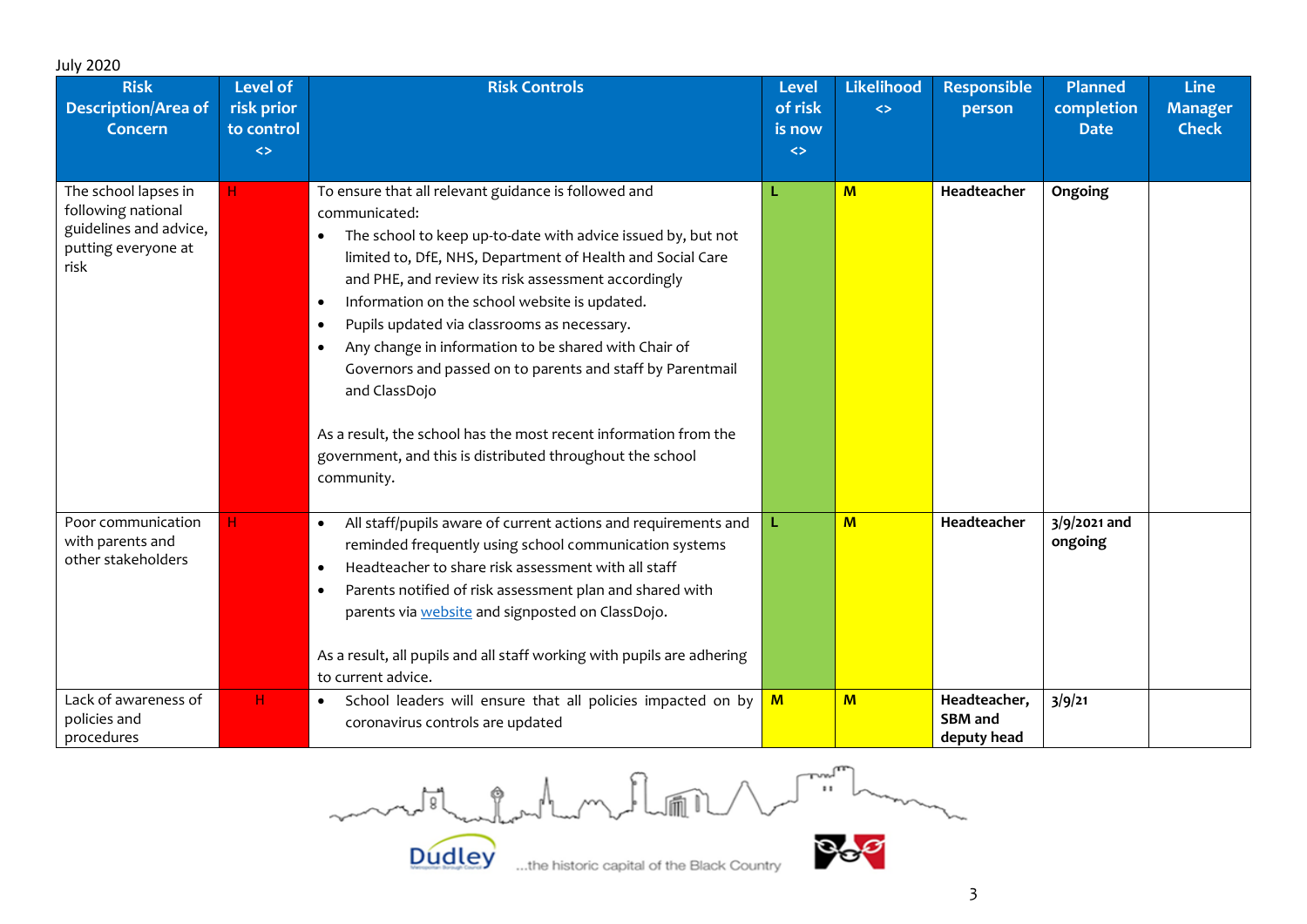| <b>July 2020</b>                                            |                                                           |                                                                                                                                                                                                                                                                                                                                                                                                                                                                                                                                                                                                                                                                                                                                                                                                                                                                                                                                                                                                                                                                                                                                                                                                                                                          |                                                        |                                 |                                         |                                             |                                               |
|-------------------------------------------------------------|-----------------------------------------------------------|----------------------------------------------------------------------------------------------------------------------------------------------------------------------------------------------------------------------------------------------------------------------------------------------------------------------------------------------------------------------------------------------------------------------------------------------------------------------------------------------------------------------------------------------------------------------------------------------------------------------------------------------------------------------------------------------------------------------------------------------------------------------------------------------------------------------------------------------------------------------------------------------------------------------------------------------------------------------------------------------------------------------------------------------------------------------------------------------------------------------------------------------------------------------------------------------------------------------------------------------------------|--------------------------------------------------------|---------------------------------|-----------------------------------------|---------------------------------------------|-----------------------------------------------|
| <b>Risk</b><br><b>Description/Area of</b><br><b>Concern</b> | Level of<br>risk prior<br>to control<br>$\leftrightarrow$ | <b>Risk Controls</b>                                                                                                                                                                                                                                                                                                                                                                                                                                                                                                                                                                                                                                                                                                                                                                                                                                                                                                                                                                                                                                                                                                                                                                                                                                     | <b>Level</b><br>of risk<br>is now<br>$\leftrightarrow$ | Likelihood<br>$\Leftrightarrow$ | <b>Responsible</b><br>person            | <b>Planned</b><br>completion<br><b>Date</b> | <b>Line</b><br><b>Manager</b><br><b>Check</b> |
|                                                             |                                                           | All staff, pupils and volunteers will make themselves aware of<br>$\bullet$<br>all relevant policies and procedures including, but not limited<br>to, the following:<br>Health and Safety Policy<br>First Aid Policy<br>Intimate care policy<br>Behaviour policy<br>Staff absence reporting procedures<br>All staff have regard to all relevant guidance and legislation<br>$\bullet$<br>including, but not limited to, the following:<br>The Reporting of Injuries, Diseases and Dangerous<br>Occurrences Regulations (RIDDOR) 2013<br>The Health Protection (Notification) Regulations 2010<br>Public Health England (PHE) (2017) 'Health protection<br>in schools and other childcare facilities'<br>DfE and PHE (2020) 'COVID-19: guidance for<br>educational settings'<br>The relevant staff receive any necessary guidance or training<br>$\bullet$<br>that helps minimise the spread of infection, e.g. infection<br>control training.<br>Staff are made aware of the school's infection control<br>$\bullet$<br>procedures in relation to coronavirus via email<br>Parents are made aware of the school's infection control<br>$\bullet$<br>procedures in relation to coronavirus via Parentmail, ClassDojo<br>and poster at entrance to school. |                                                        |                                 | All staff<br>Headteacher<br>Headteacher | 3/9/21<br>3/9/21                            |                                               |

 $\begin{picture}(220,20) \put(0,0){\line(1,0){10}} \put(15,0){\line(1,0){10}} \put(15,0){\line(1,0){10}} \put(15,0){\line(1,0){10}} \put(15,0){\line(1,0){10}} \put(15,0){\line(1,0){10}} \put(15,0){\line(1,0){10}} \put(15,0){\line(1,0){10}} \put(15,0){\line(1,0){10}} \put(15,0){\line(1,0){10}} \put(15,0){\line(1,0){10}} \put(15,0){\line($ model and my flow

**Dudley** 

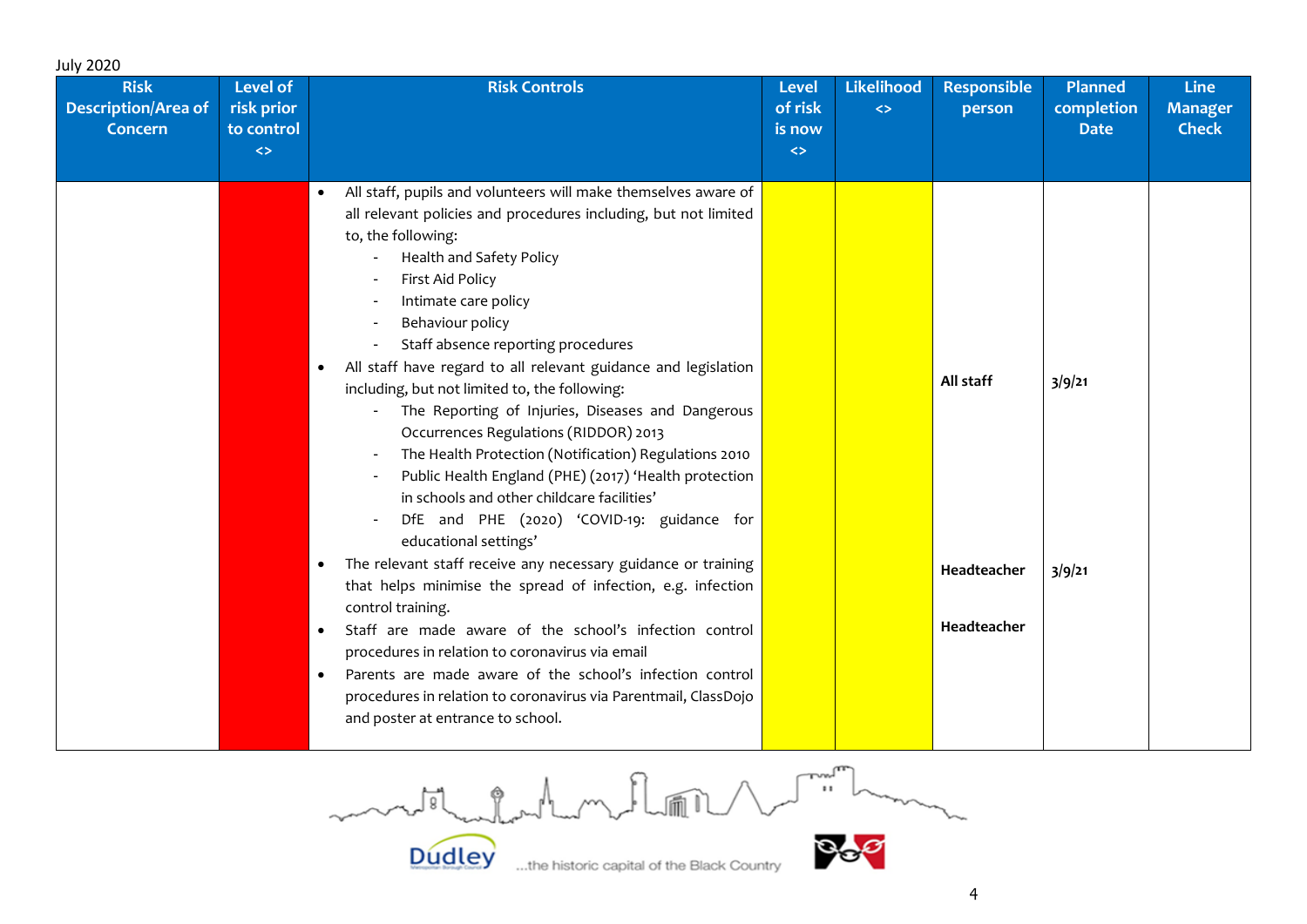| <b>July 2020</b>                                                                                                                                          |                                                                  |                                                                                                                                                                                                                                                                                                                                                                                                                                                                                                                                                                                                                                                                                                                                                                                                                                                               |                                                        |                                        |                                                                         |                                             |                                               |
|-----------------------------------------------------------------------------------------------------------------------------------------------------------|------------------------------------------------------------------|---------------------------------------------------------------------------------------------------------------------------------------------------------------------------------------------------------------------------------------------------------------------------------------------------------------------------------------------------------------------------------------------------------------------------------------------------------------------------------------------------------------------------------------------------------------------------------------------------------------------------------------------------------------------------------------------------------------------------------------------------------------------------------------------------------------------------------------------------------------|--------------------------------------------------------|----------------------------------------|-------------------------------------------------------------------------|---------------------------------------------|-----------------------------------------------|
| <b>Risk</b><br><b>Description/Area of</b><br><b>Concern</b>                                                                                               | <b>Level of</b><br>risk prior<br>to control<br>$\Leftrightarrow$ | <b>Risk Controls</b>                                                                                                                                                                                                                                                                                                                                                                                                                                                                                                                                                                                                                                                                                                                                                                                                                                          | <b>Level</b><br>of risk<br>is now<br>$\Leftrightarrow$ | <b>Likelihood</b><br>$\leftrightarrow$ | <b>Responsible</b><br>person                                            | <b>Planned</b><br>completion<br><b>Date</b> | <b>Line</b><br><b>Manager</b><br><b>Check</b> |
|                                                                                                                                                           |                                                                  | Pupils are made aware of the school's infection control<br>$\bullet$<br>procedures in relation to coronavirus via a coordinated<br>programme of delivery from staff on the morning of their first<br>day in school. Care should be taken to do this for every pupil<br>even if they do not attend on the first day. All are informed that<br>they must tell a member of staff if they begin to feel unwell.<br>As a result, all staff and pupils are aware of the policies and<br>procedures in place to keep themselves safe in school.                                                                                                                                                                                                                                                                                                                      |                                                        |                                        | <b>Staff and</b><br>parents                                             | 03/09/20 and<br>ongoing                     |                                               |
| Poor hygiene practice<br>in school - general -<br><b>Getting or spreading</b><br>coronavirus by not<br>washing hands or not<br>washing them<br>adequately | н.                                                               | Posters are displayed at the entrance to the school, around<br>$\bullet$<br>school and in every classroom reminding staff, pupils, parents<br>and visitors of the hygiene practice required in school (e.g.<br>washing/sanitizing hands before entering and leaving school)<br>Pupils to wash their hands with soap before and after break<br>$\bullet$<br>times and lunchtimes for no less than 20 seconds<br>Teachers to remind pupils following school holidays and to<br>$\bullet$<br>reiterate key messages in class-time (when directed) to pupils<br>to:<br>Cover coughs and sneezes with a tissue,<br>To throw all tissues in a bin<br>To avoid touching eyes, nose and mouth with<br>unwashed hands.<br>Additional alcohol-based sanitiser (that contains no less than<br>$\bullet$<br>60 percent alcohol) and tissues to be provided for the school | $M$                                                    | $M$                                    | Headteacher<br>& Admin staff<br>All staff and<br>pupils<br>Site manager | 03/03/21<br>Ongoing<br>Ongoing              |                                               |

 $\begin{picture}(220,20) \put(0,0){\line(1,0){10}} \put(15,0){\line(1,0){10}} \put(15,0){\line(1,0){10}} \put(15,0){\line(1,0){10}} \put(15,0){\line(1,0){10}} \put(15,0){\line(1,0){10}} \put(15,0){\line(1,0){10}} \put(15,0){\line(1,0){10}} \put(15,0){\line(1,0){10}} \put(15,0){\line(1,0){10}} \put(15,0){\line(1,0){10}} \put(15,0){\line($ model chatham flow Dudley **Po** 

 $\overline{5}$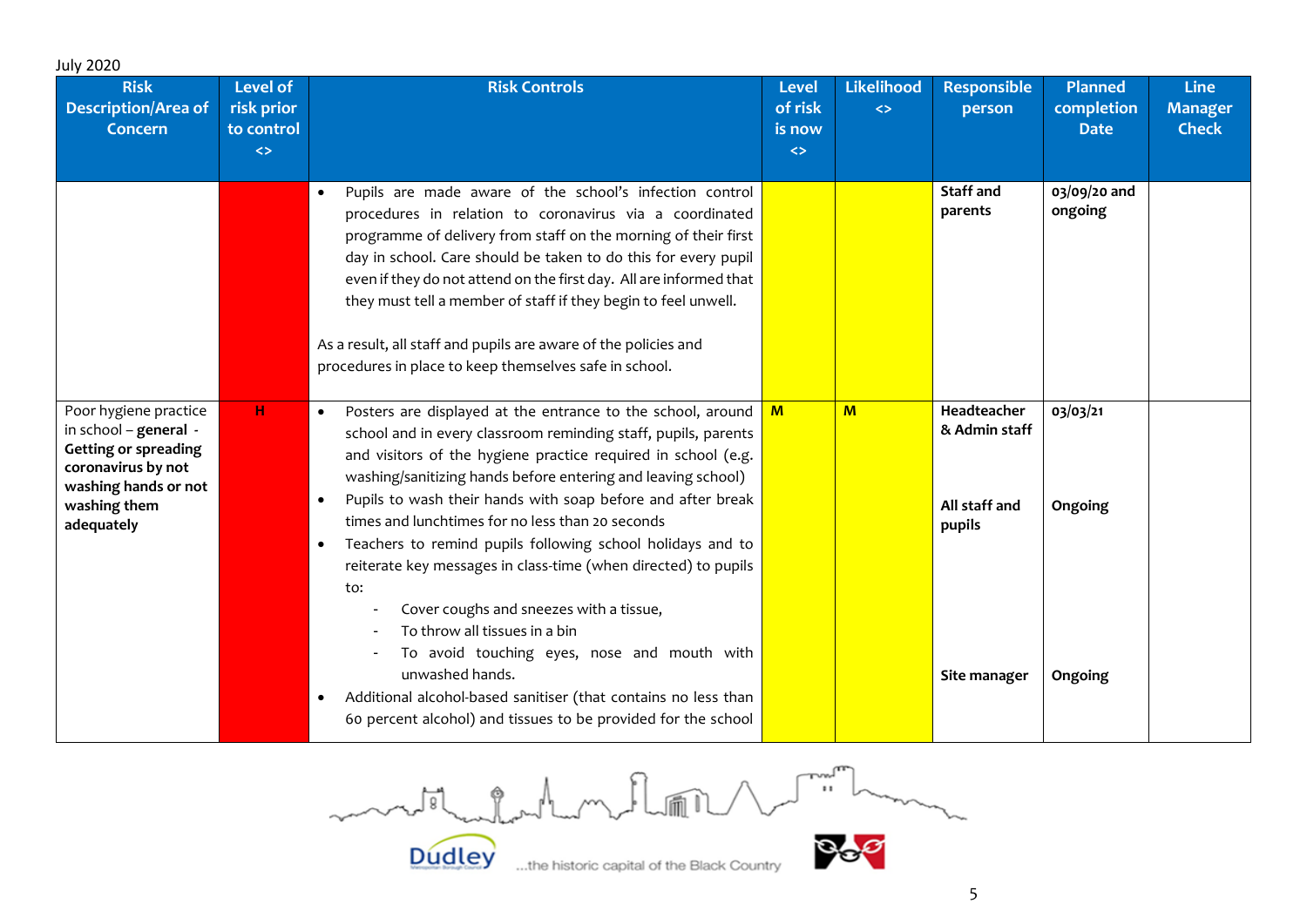| <b>July 2020</b>                                            |                                                                  |                                                                                                                                                                                                                                                                                                                                                                                                                                                                                                                                                                             |                                                        |                                                   |                                                  |                                             |                                               |
|-------------------------------------------------------------|------------------------------------------------------------------|-----------------------------------------------------------------------------------------------------------------------------------------------------------------------------------------------------------------------------------------------------------------------------------------------------------------------------------------------------------------------------------------------------------------------------------------------------------------------------------------------------------------------------------------------------------------------------|--------------------------------------------------------|---------------------------------------------------|--------------------------------------------------|---------------------------------------------|-----------------------------------------------|
| <b>Risk</b><br><b>Description/Area of</b><br><b>Concern</b> | <b>Level of</b><br>risk prior<br>to control<br>$\leftrightarrow$ | <b>Risk Controls</b>                                                                                                                                                                                                                                                                                                                                                                                                                                                                                                                                                        | <b>Level</b><br>of risk<br>is now<br>$\Leftrightarrow$ | <b>Likelihood</b><br>$\left\langle \right\rangle$ | <b>Responsible</b><br>person                     | <b>Planned</b><br>completion<br><b>Date</b> | <b>Line</b><br><b>Manager</b><br><b>Check</b> |
|                                                             |                                                                  | reception area, dining hall, classrooms and other key locations<br>for staff, pupils and visitors<br>Infection control procedures are adhered to as far as possible<br>in accordance with the DfE and PHE's guidance<br>Sufficient amounts of soap (or hand sanitiser where<br>$\bullet$<br>applicable), clean water, paper towels and waste disposal bins                                                                                                                                                                                                                  |                                                        |                                                   | All staff,<br>parents and<br>pupils<br>All staff | Ongoing<br>Ongoing                          |                                               |
|                                                             |                                                                  | are supplied in all toilets and kitchen areas<br>Hand washing facilities are supervised by staff when pupils are<br>$\bullet$<br>washing their hands to avoid overcrowding in hand washing<br>areas and to ensure pupils wash hands correctly.<br>Pupils and staff do not share cutlery, cups or food.<br>٠                                                                                                                                                                                                                                                                 |                                                        |                                                   |                                                  |                                             |                                               |
|                                                             |                                                                  | Staff are encouraged to bring in their own cups and utensils<br>$\bullet$<br>All utensils are thoroughly cleaned before and after use<br>Teaching assistants and Mid-Day staff are trained to carry out<br>additional cleaning. Tables, door handles, doors and toilets are<br>cleaned at lunchtimes in addition to the usual daily clean and as<br>and when required. Paper/hand towels are refilled regularly.<br>Hand sanitiser provided for the occasions when people can't<br>wash their hands<br>Signage and posters around school about hand washing or<br>$\bullet$ |                                                        |                                                   | <b>Site Manager</b>                              | 3/9/21                                      |                                               |
|                                                             |                                                                  | using hand sanitiser<br>As a result, all pupils and staff are adhering to high standards of<br>hygiene to minimise risk of transmission.                                                                                                                                                                                                                                                                                                                                                                                                                                    |                                                        |                                                   |                                                  |                                             |                                               |

 $\sim$ model and my floor Box

**Dudley**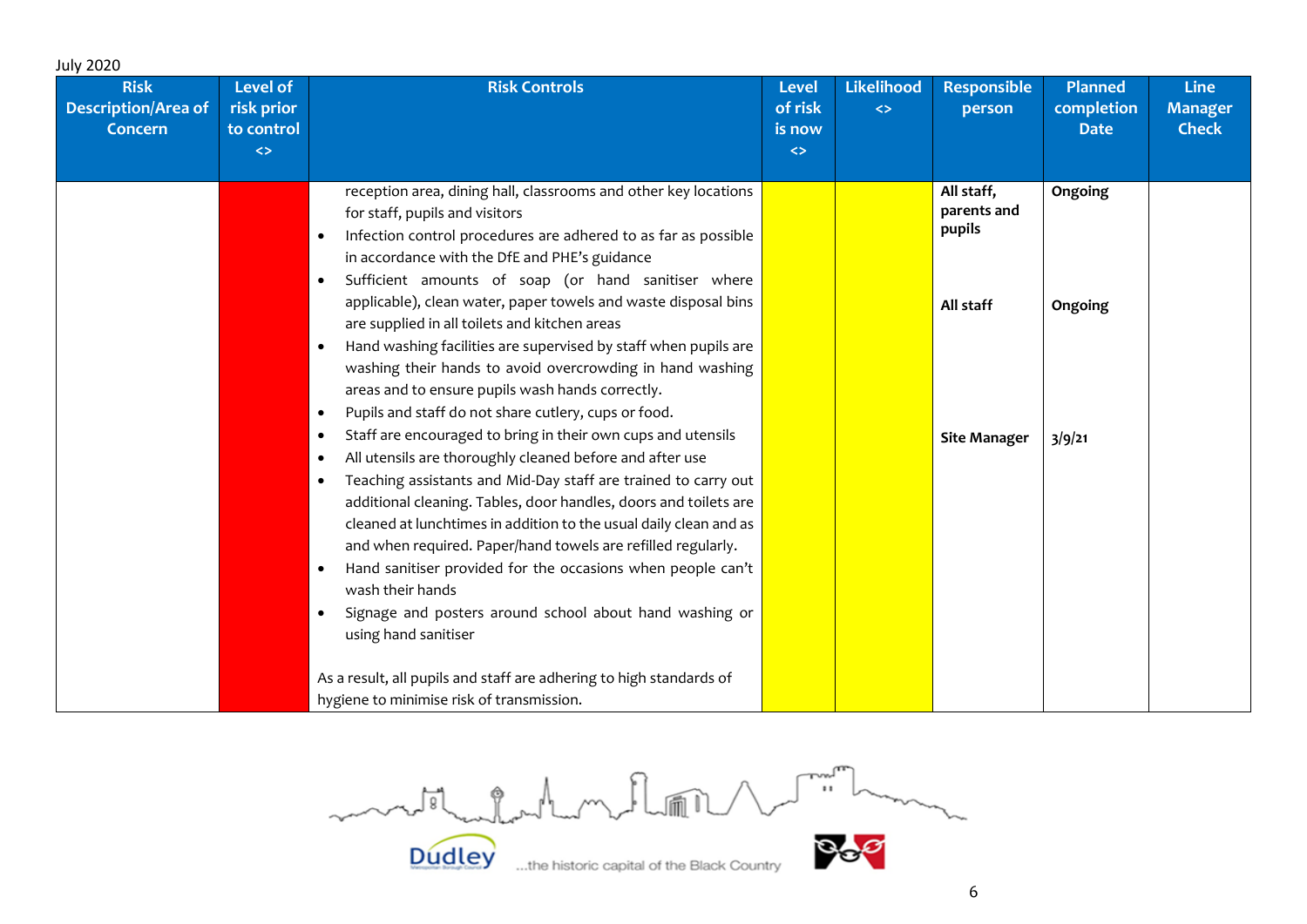| <b>July 2020</b><br><b>Risk</b><br><b>Description/Area of</b><br><b>Concern</b> | <b>Level of</b><br>risk prior<br>to control<br>$\Leftrightarrow$ | <b>Risk Controls</b>                                                                                                                                                                                                                                                                                                                                                                                                                                                                                                                                                                                                                                                                                                                                                                                                                                                                                                                                                       | <b>Level</b><br>of risk<br>is now<br>$\Leftrightarrow$ | <b>Likelihood</b><br>$\Leftrightarrow$ | <b>Responsible</b><br>person                            | <b>Planned</b><br>completion<br><b>Date</b> | <b>Line</b><br><b>Manager</b><br><b>Check</b> |
|---------------------------------------------------------------------------------|------------------------------------------------------------------|----------------------------------------------------------------------------------------------------------------------------------------------------------------------------------------------------------------------------------------------------------------------------------------------------------------------------------------------------------------------------------------------------------------------------------------------------------------------------------------------------------------------------------------------------------------------------------------------------------------------------------------------------------------------------------------------------------------------------------------------------------------------------------------------------------------------------------------------------------------------------------------------------------------------------------------------------------------------------|--------------------------------------------------------|----------------------------------------|---------------------------------------------------------|---------------------------------------------|-----------------------------------------------|
| Poor hygiene practice<br>- specific - school<br>entrance                        | $\mathsf{H}$                                                     | Clear signage in place regarding social distancing for visitors<br>and for distancing between bubbles.<br>Barriers/screens to be used by reception staff when dealing<br>$\bullet$<br>with parents/visitors/contractors<br>Areas touched to be wiped down regularly during the day<br>$\bullet$<br>Discourage parents from entering the school building unless<br>$\bullet$<br>necessary - advised to initially make contact by telephone,<br>email or ClassDojo wherever possible.<br>As part of signing in procedures, visitors and parents asked if<br>$\bullet$<br>they have symptoms or tested positive for C19 when entering<br>the school. Entry will be declined where this is the case.<br>Rearrange furniture in reception area to facilitate social<br>distancing.<br>Hand sanitiser station in the front entrance - visitors to the site<br>$\bullet$<br>asked to use hand sanitiser before entering the school<br>As a result, reception staff are protected. | $\mathbf{M}$                                           | M                                      | Head, site<br>manager and<br>Admin team<br>Site manager | 3/9/21<br>Ongoing                           |                                               |
| Poor hygiene practice<br>- specific - office<br>spaces.                         | M                                                                | Admin staff have separate rooms with glazed partition and<br>$\bullet$<br>glazed reception screen remains closed.<br>Tissues/hand sanitiser to be available in office locations<br>$\bullet$<br>Staff to wash hands on arrival at school<br>$\bullet$<br>Hand sanitiser provided for use during the day<br>Offices display maximum occupancy<br>Each individual is responsible for wiping down their own work<br>area before and after use.                                                                                                                                                                                                                                                                                                                                                                                                                                                                                                                                | L                                                      | $M$                                    | <b>SBM</b>                                              | 03/09/21                                    |                                               |

motil delatent en la port

**Dudley**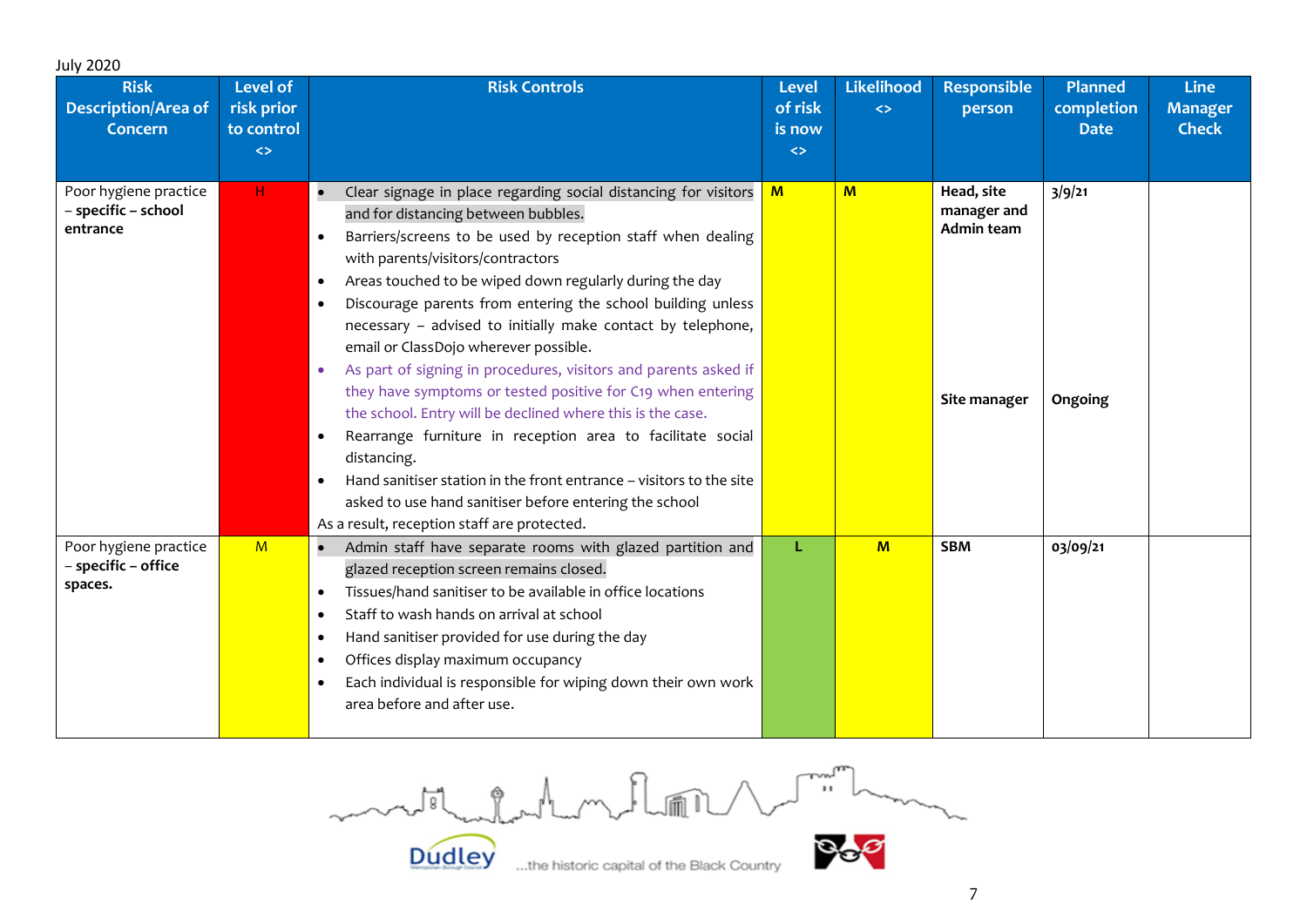| <b>July 2020</b><br><b>Risk</b><br><b>Description/Area of</b><br><b>Concern</b>                                                                            | <b>Level of</b><br>risk prior<br>to control<br>$\Leftrightarrow$ | <b>Risk Controls</b>                                                                                                                                                                                                                                                                                                                                                                                                                                                                                                                                                                                                                                                                                                                                                                                                                           | <b>Level</b><br>of risk<br>is now<br>$\Leftrightarrow$ | Likelihood<br>$\leftrightarrow$ | <b>Responsible</b><br>person | <b>Planned</b><br>completion<br><b>Date</b> | <b>Line</b><br><b>Manager</b><br><b>Check</b> |
|------------------------------------------------------------------------------------------------------------------------------------------------------------|------------------------------------------------------------------|------------------------------------------------------------------------------------------------------------------------------------------------------------------------------------------------------------------------------------------------------------------------------------------------------------------------------------------------------------------------------------------------------------------------------------------------------------------------------------------------------------------------------------------------------------------------------------------------------------------------------------------------------------------------------------------------------------------------------------------------------------------------------------------------------------------------------------------------|--------------------------------------------------------|---------------------------------|------------------------------|---------------------------------------------|-----------------------------------------------|
|                                                                                                                                                            |                                                                  | As a result, office practice in office spaces limits the risk of the<br>spread of any infection.                                                                                                                                                                                                                                                                                                                                                                                                                                                                                                                                                                                                                                                                                                                                               |                                                        |                                 |                              |                                             |                                               |
| Poor hygiene practice<br>- specific - shared<br>classroom spaces and<br>intervention rooms<br>(ICT suite,<br>Enrichment Room).                             | H                                                                | As with classrooms, minimal clutter and maximise spacing.<br>$\bullet$<br>Arrange seating so KS2 pupils will not sit facing each other.<br>Rooms to be booked for use/timetabled.<br>$\bullet$<br>Desks, handrails and handles to be cleaned during the day<br>$\bullet$<br>(continue at lunchtimes).<br>Use equipment (e.g. pencils, wbds) from own class.<br>$\bullet$<br>Staff maintain 1-2m distance from pupils and each other where<br>possible.<br>Pupils wash hands before session and afterwards before<br>returning to class.<br>These rooms tend to not have windows so doors should be<br>$\bullet$<br>propped open to keep as well ventilated as possible.<br>CO <sub>2</sub> monitors are in place in least ventilated spaces. Site<br>$\bullet$<br>manager to check these regularly. All classrooms to be checked<br>regularly. | M                                                      | $M$                             | All staff                    | 3/9/21                                      |                                               |
| Poor hygiene practice<br>- specific - spread of<br>potential infection at<br>the start of the<br>school day.<br>Notes:<br>- avoid cutting into<br>teaching | н                                                                | In line with government advice:<br>Issue information to young people, parents, carers and visitors<br>not to enter the school if they display any symptoms of<br>coronavirus or have recently (within 10 days or 6 if had 2<br>negative LFDs) tested positive.<br>Issue information to parents about arrival and departure<br>$\bullet$<br>procedures, including safe drop-off and pick-up. Allow                                                                                                                                                                                                                                                                                                                                                                                                                                              | $M$                                                    | н                               | Headteacher                  | $3/3/21$ and<br>ongoing                     |                                               |

month for the methods  $\sim$ 

Dudley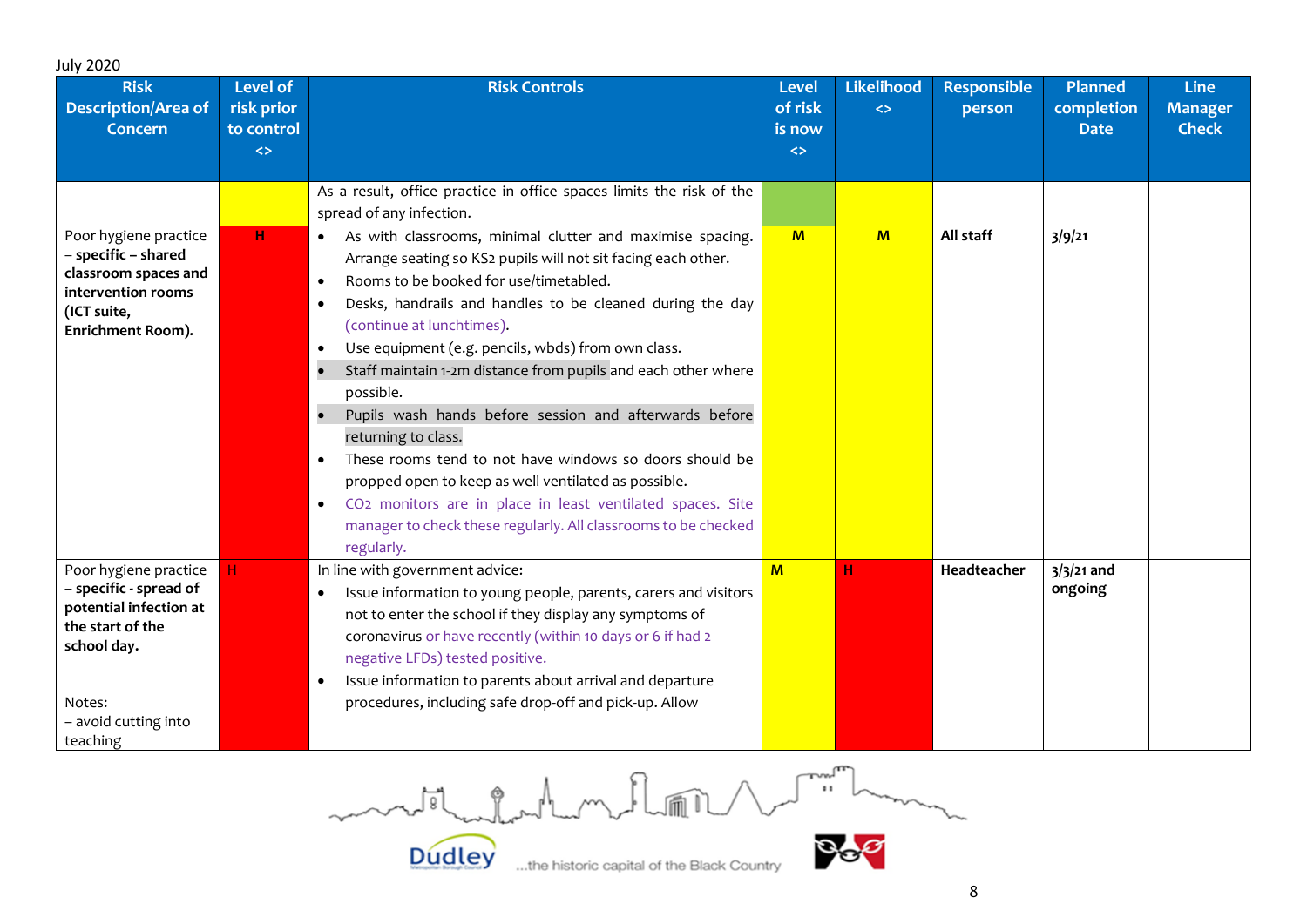| <b>July 2020</b>                                                                                                                                                    |                                                           |                                                                                                                                                                                                                                                                                                                                                                                                                                                                                                                                                                                                                                                                                                                                                                                                                                                                                                                                                                                                                                                                                                                                                                                                                                                                                                                                                                                                                                                                            |                                                        |                                        |                                                       |                                             |                                               |
|---------------------------------------------------------------------------------------------------------------------------------------------------------------------|-----------------------------------------------------------|----------------------------------------------------------------------------------------------------------------------------------------------------------------------------------------------------------------------------------------------------------------------------------------------------------------------------------------------------------------------------------------------------------------------------------------------------------------------------------------------------------------------------------------------------------------------------------------------------------------------------------------------------------------------------------------------------------------------------------------------------------------------------------------------------------------------------------------------------------------------------------------------------------------------------------------------------------------------------------------------------------------------------------------------------------------------------------------------------------------------------------------------------------------------------------------------------------------------------------------------------------------------------------------------------------------------------------------------------------------------------------------------------------------------------------------------------------------------------|--------------------------------------------------------|----------------------------------------|-------------------------------------------------------|---------------------------------------------|-----------------------------------------------|
| <b>Risk</b><br><b>Description/Area of</b><br><b>Concern</b>                                                                                                         | Level of<br>risk prior<br>to control<br>$\leftrightarrow$ | <b>Risk Controls</b>                                                                                                                                                                                                                                                                                                                                                                                                                                                                                                                                                                                                                                                                                                                                                                                                                                                                                                                                                                                                                                                                                                                                                                                                                                                                                                                                                                                                                                                       | <b>Level</b><br>of risk<br>is now<br>$\Leftrightarrow$ | <b>Likelihood</b><br>$\Leftrightarrow$ | <b>Responsible</b><br>person                          | <b>Planned</b><br>completion<br><b>Date</b> | <b>Line</b><br><b>Manager</b><br><b>Check</b> |
| time/reducing length<br>of school day.<br>-avoid times being too<br>far apart as this may<br>encourage loitering<br>and unpunctuality<br>and may cause<br>confusion |                                                           | additional time to minimise mixing where possible and<br>maintain some separate entrances.<br>Should OMP be implemented, inform each year group and<br>their parents of their allocated times for the beginning and<br>end of their school day.<br>Parents/carers to wear face covering when dropping off pupils<br>Staff supervising drop off of pupils to wear face covering<br>Inform each year group and their parents of the allocated<br>entrance and exit points to school and where they should go<br>on arrival.<br>Maintain separate cloak areas to minimise mixing when pupils<br>store coats.<br>Ensure that pupils clean their hands regularly, including when<br>$\bullet$<br>they arrive at school, when they return from breaks, when<br>they change rooms and before and after eating.<br>Soap and water is the best approach to this and pupils will use<br>$\bullet$<br>classroom sinks. Y5/6 Cook class need to use KS2 toilets - they<br>have priority use at peak times (e.g. returning from playtime).<br>The correct hand washing routine should be followed.<br>Ensure supervision of hand sanitiser use given risks around<br>$\bullet$<br>ingestion.<br>Small children and pupils with complex needs should continue<br>to be helped to clean their hands properly.<br>All staff to wash hands on arrival in school<br>٠<br>Make it clear to parents and pupils that they cannot<br>congregate at the front of school prior to the start of the |                                                        |                                        | Headteacher<br>Assigned<br>staff<br>Assigned<br>staff | 03/09/21<br>Ongoing<br>Ongoing              |                                               |

 $\begin{picture}(220,20) \put(0,0){\line(1,0){10}} \put(15,0){\line(1,0){10}} \put(15,0){\line(1,0){10}} \put(15,0){\line(1,0){10}} \put(15,0){\line(1,0){10}} \put(15,0){\line(1,0){10}} \put(15,0){\line(1,0){10}} \put(15,0){\line(1,0){10}} \put(15,0){\line(1,0){10}} \put(15,0){\line(1,0){10}} \put(15,0){\line(1,0){10}} \put(15,0){\line($ month for the M **Dudley** 

...the historic capital of the Black Country

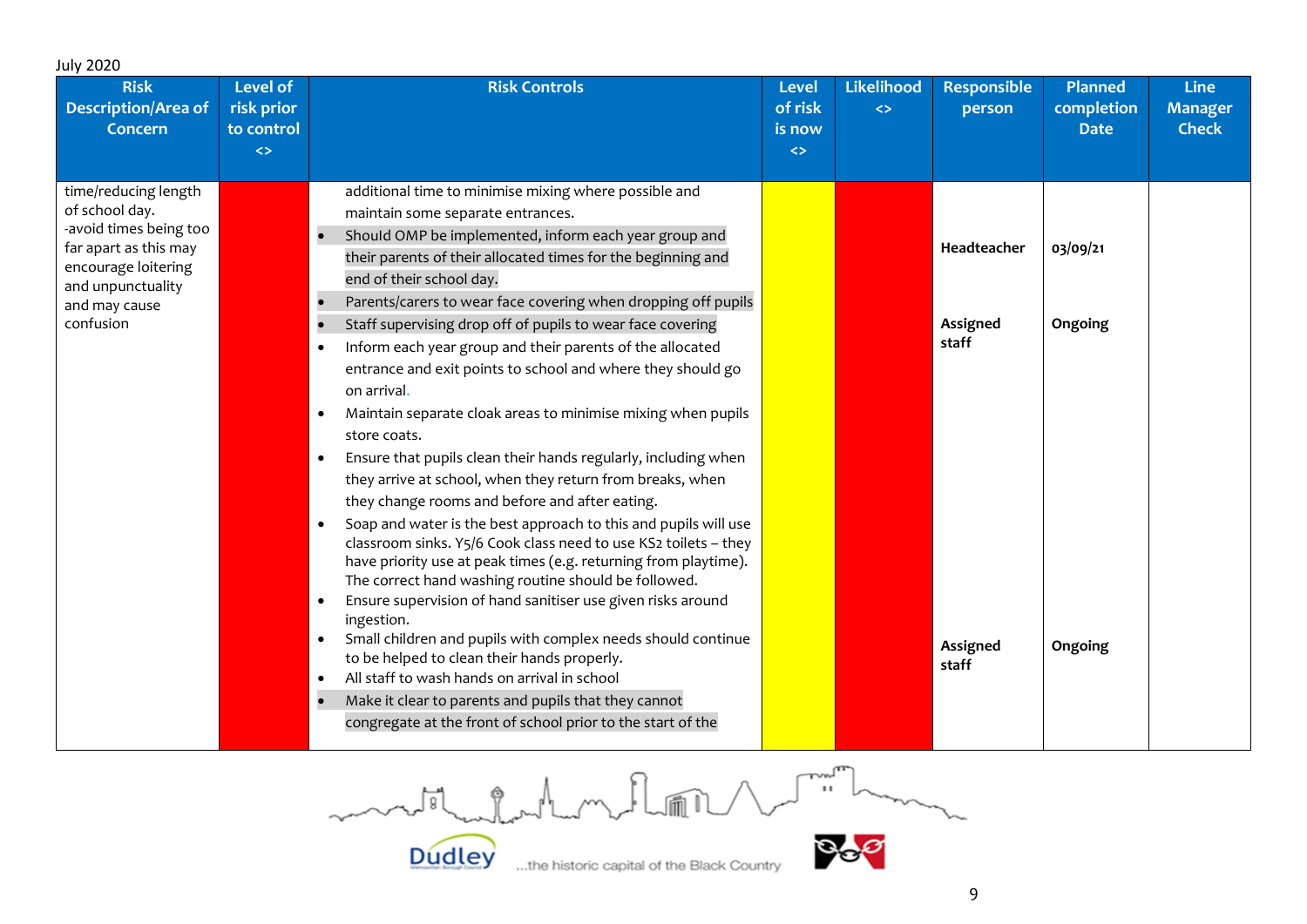| <b>July 2020</b>                                                        |                                                                  |                                                                                                                                                                                                                                                                                                                                                                                                                                                                                                                                                                                                                                                                              |                                                        |                                        |                                |                                             |                                               |
|-------------------------------------------------------------------------|------------------------------------------------------------------|------------------------------------------------------------------------------------------------------------------------------------------------------------------------------------------------------------------------------------------------------------------------------------------------------------------------------------------------------------------------------------------------------------------------------------------------------------------------------------------------------------------------------------------------------------------------------------------------------------------------------------------------------------------------------|--------------------------------------------------------|----------------------------------------|--------------------------------|---------------------------------------------|-----------------------------------------------|
| <b>Risk</b><br><b>Description/Area of</b><br><b>Concern</b>             | <b>Level of</b><br>risk prior<br>to control<br>$\leftrightarrow$ | <b>Risk Controls</b>                                                                                                                                                                                                                                                                                                                                                                                                                                                                                                                                                                                                                                                         | <b>Level</b><br>of risk<br>is now<br>$\leftrightarrow$ | <b>Likelihood</b><br>$\leftrightarrow$ | <b>Responsible</b><br>person   | <b>Planned</b><br>completion<br><b>Date</b> | <b>Line</b><br><b>Manager</b><br><b>Check</b> |
|                                                                         |                                                                  | school day - see start letters with confirmation and reminders<br>on website and ClassDojo.<br>Make parents and pupils aware of government<br>$\bullet$<br>recommendations with regard to transport. Inform parents<br>and pupils of restrictions and plans relating to school<br>transport. No school transport in use.<br>Issue information to pupils in relation to restrictions on their<br>$\bullet$<br>movement around the site<br>Sufficient supplies of hand-washing supplies should be<br>$\bullet$<br>provided to accommodate this procedure at the start of the<br>day.<br>As a result, the risk of infection is reduced as pupils and staff arrive<br>at school. |                                                        |                                        | Class teachers<br>Site manager | Ongoing<br>Ongoing                          |                                               |
| Poor hygiene practice<br>- specific -<br>toilet/changing<br>facilities. | M                                                                | Staff to wear PPE when supporting pupils with toileting<br>routines - mask, gloves, apron<br>All changing surfaces to be cleaned before and after each use<br>$\bullet$<br>Staff to follow specific intimate care procedures - see policy<br>$\bullet$<br>Any soiled clothes are put into a plastic bag (bagged) and sent<br>$\bullet$<br>home.<br>As a result, safe practices are followed and the risk of infection is<br>reduced for staff and pupils.                                                                                                                                                                                                                    |                                                        | L                                      | All staff                      | Ongoing                                     |                                               |

month for home flow Box **Dudley**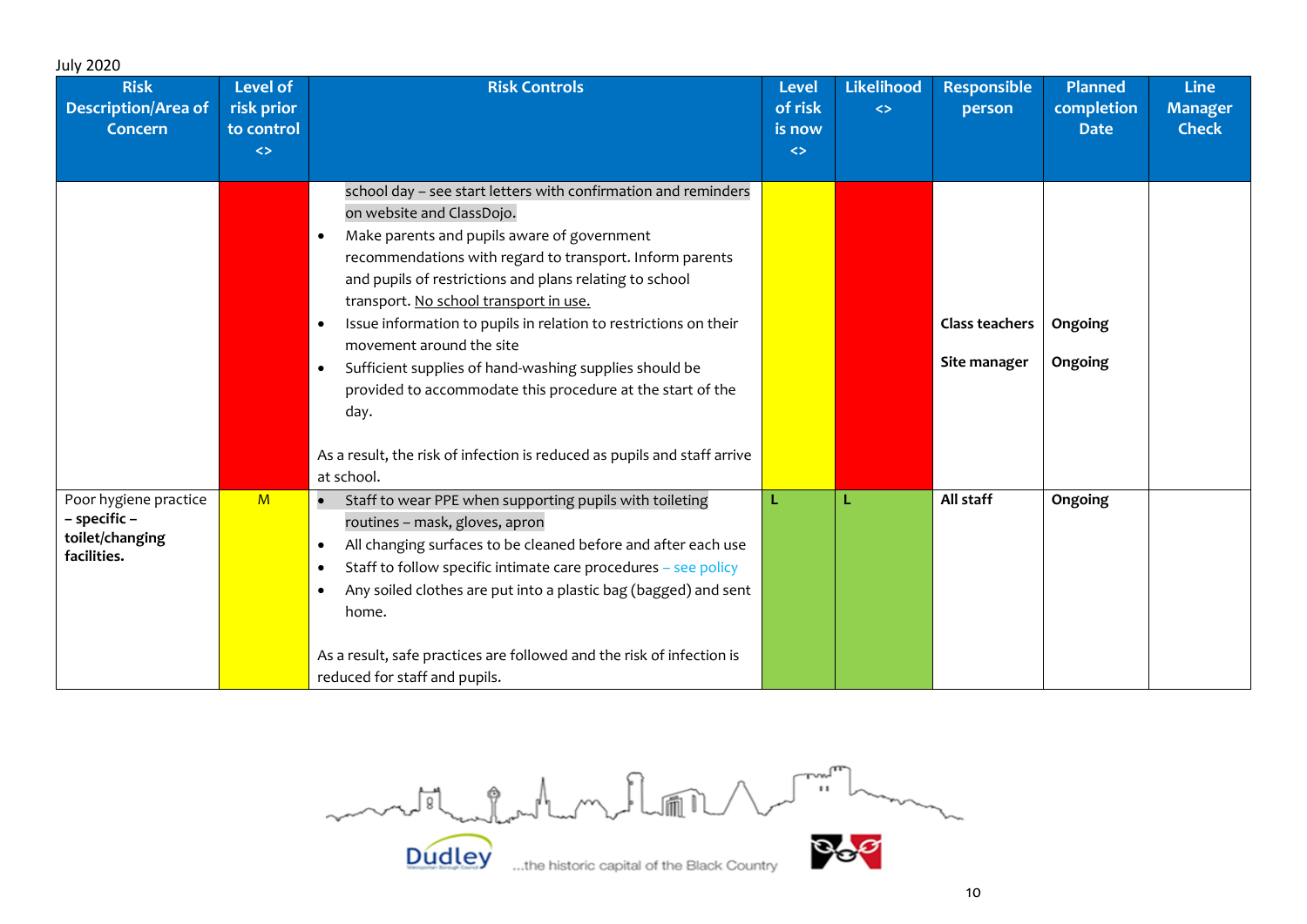| <b>July 2020</b>                                                |                                                                  |                                                                                                                                                                                                                                                                                                                                                                                                                                                                                                                                                                                                                                                                                                                                                                                                                                                                                                                                                                                                                                                                                                                                                                                                                                              |                                                        |                                        |                                                                                 |                                                                                 |                                               |
|-----------------------------------------------------------------|------------------------------------------------------------------|----------------------------------------------------------------------------------------------------------------------------------------------------------------------------------------------------------------------------------------------------------------------------------------------------------------------------------------------------------------------------------------------------------------------------------------------------------------------------------------------------------------------------------------------------------------------------------------------------------------------------------------------------------------------------------------------------------------------------------------------------------------------------------------------------------------------------------------------------------------------------------------------------------------------------------------------------------------------------------------------------------------------------------------------------------------------------------------------------------------------------------------------------------------------------------------------------------------------------------------------|--------------------------------------------------------|----------------------------------------|---------------------------------------------------------------------------------|---------------------------------------------------------------------------------|-----------------------------------------------|
| <b>Risk</b><br><b>Description/Area of</b><br><b>Concern</b>     | <b>Level of</b><br>risk prior<br>to control<br>$\leftrightarrow$ | <b>Risk Controls</b>                                                                                                                                                                                                                                                                                                                                                                                                                                                                                                                                                                                                                                                                                                                                                                                                                                                                                                                                                                                                                                                                                                                                                                                                                         | <b>Level</b><br>of risk<br>is now<br>$\Leftrightarrow$ | <b>Likelihood</b><br>$\leftrightarrow$ | <b>Responsible</b><br>person                                                    | <b>Planned</b><br>completion<br><b>Date</b>                                     | <b>Line</b><br><b>Manager</b><br><b>Check</b> |
| Poor hygiene practice<br>- specific - end of the<br>school day. | H                                                                | Issue information (website, ClassDojo, return/start<br>$\bullet$<br>confirmation letters) to parents about departure procedures,<br>including safe pick-up<br>Inform pupils and parents of their allocated times for the end<br>$\bullet$<br>of their school day.<br>Parents/carers to wear face covering when collecting pupils<br>$\bullet$<br>Staff supervising collection of pupils to wear face covering<br>Inform pupils and their parents of the allocated exit points<br>$\bullet$<br>and pick up points - same as AM.<br>Make it clear to parents and pupils that they cannot<br>$\bullet$<br>congregate at the front of school/in the playground prior to<br>the end of the school day. If waiting to collect pupils, parents<br>are to remain in cars and park safely<br>Make parents and pupils aware of government<br>$\bullet$<br>recommendations with regard to transport. Inform parents<br>and pupils of restrictions and plans relating to school<br>transport and potential road closures.<br>Internally, Teachers stagger times where pupils collect coats<br>from same areas so that bubbles/ phases don't mix. TAs<br>supervise.<br>As a result, the risk of infection is reduced as pupils and staff leave<br>school. | M                                                      | $M$                                    | Headteacher<br>Class teachers<br>and<br>headteacher<br>Headteacher<br>All staff | 48 hours<br>before<br>groups start<br>back<br>03/09/21 and<br>ongoing<br>3/9/21 |                                               |

modification floor de milion **Dudley**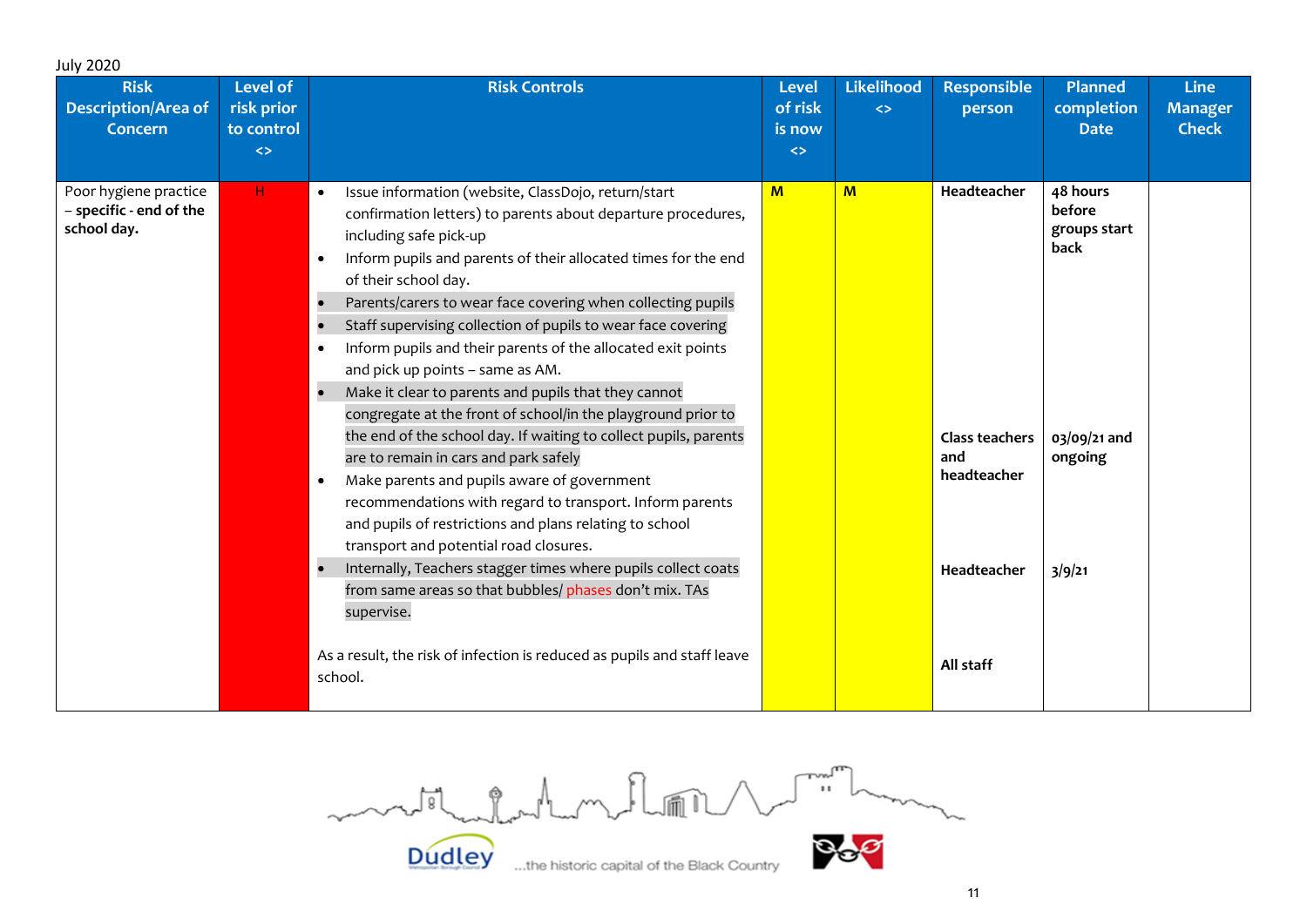| <b>July 2020</b>                                            |                                                                  |                                                                                                                                                                                                                                                                                                                                                                                                                                                                                                                                                                                                                                                                                                                                                                                                                                                                                                                                                                                                                                                                                                                                                                                                                                                                                                                                                                                                                                                                                               |                                                        |                                        |                                                      |                                             |                                               |
|-------------------------------------------------------------|------------------------------------------------------------------|-----------------------------------------------------------------------------------------------------------------------------------------------------------------------------------------------------------------------------------------------------------------------------------------------------------------------------------------------------------------------------------------------------------------------------------------------------------------------------------------------------------------------------------------------------------------------------------------------------------------------------------------------------------------------------------------------------------------------------------------------------------------------------------------------------------------------------------------------------------------------------------------------------------------------------------------------------------------------------------------------------------------------------------------------------------------------------------------------------------------------------------------------------------------------------------------------------------------------------------------------------------------------------------------------------------------------------------------------------------------------------------------------------------------------------------------------------------------------------------------------|--------------------------------------------------------|----------------------------------------|------------------------------------------------------|---------------------------------------------|-----------------------------------------------|
| <b>Risk</b><br><b>Description/Area of</b><br><b>Concern</b> | <b>Level of</b><br>risk prior<br>to control<br>$\leftrightarrow$ | <b>Risk Controls</b>                                                                                                                                                                                                                                                                                                                                                                                                                                                                                                                                                                                                                                                                                                                                                                                                                                                                                                                                                                                                                                                                                                                                                                                                                                                                                                                                                                                                                                                                          | <b>Level</b><br>of risk<br>is now<br>$\Leftrightarrow$ | <b>Likelihood</b><br>$\Leftrightarrow$ | <b>Responsible</b><br>person                         | <b>Planned</b><br>completion<br><b>Date</b> | <b>Line</b><br><b>Manager</b><br><b>Check</b> |
| Ill health in school.                                       | H.                                                               | Staff are informed of the symptoms of possible coronavirus<br>$\bullet$<br>infection, e.g. a cough, difficulty in breathing, high<br>temperature and loss of taste and smell, and are kept up-to-<br>date with national guidance about the signs, symptoms and<br>transmission of coronavirus<br>Appropriate PPE is sourced and guidance on its location, use<br>and disposal issued to staff in line with government guidance<br>on what to do if a pupil or staff member becomes unwell<br>All staff are informed of the procedure in school relating a<br>$\bullet$<br>pupil becoming unwell in school<br>All staff advised of the procedure in school if a member of<br>$\bullet$<br>staff becomes unwell.<br>Staff and parents to be encouraged to follow LA guidance for<br>testing children who display wider symptoms associated with<br>Covid-19.<br>Ensure all staff absences are appropriately recorded.<br>$\bullet$<br>Any pupil who displays signs of being unwell is immediately<br>$\bullet$<br>referred to sited Teaching Assistants<br>Any staff member who displays signs of C-19 immediately refers<br>$\bullet$<br>themselves to the headteacher or deputy in her absence and is<br>sent home<br>Where the named person is unavailable, staff ensure that any<br>$\bullet$<br>unwell pupils are moved to the Care Room (or the Medical<br>Room if in use) whilst they wait for their parent to collect them.<br>School admin team to contact parents. Parents advised to | M/H                                                    | $\mathbf{M}$                           | Headteacher<br><b>SBM</b><br><b>SBM</b><br>All staff | 03/09/21&<br>ongoing<br>Ongoing             |                                               |

model and my floor Norman OG.

**Dudley**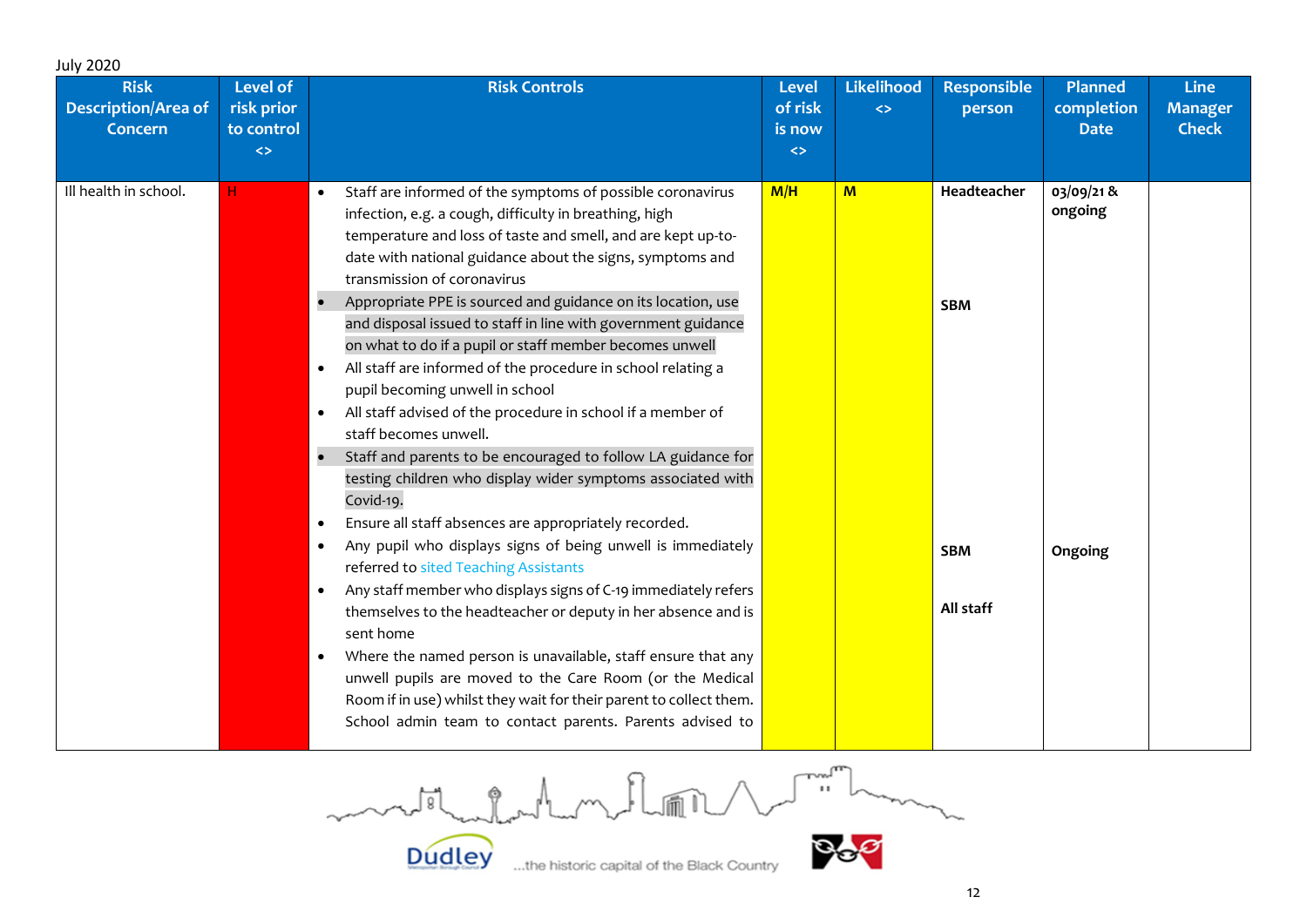| <b>July 2020</b>                                            |                                                                      |                                                                                                                                                                                                                                                                                                                                                                                                                                                                                                                                                                                                                                                                                                                                                                                                                                                                                                                                                                                                                                                                                                                                                                                                                                                                                                                                                   |                                                        |                                        |                                  |                                             |                                               |
|-------------------------------------------------------------|----------------------------------------------------------------------|---------------------------------------------------------------------------------------------------------------------------------------------------------------------------------------------------------------------------------------------------------------------------------------------------------------------------------------------------------------------------------------------------------------------------------------------------------------------------------------------------------------------------------------------------------------------------------------------------------------------------------------------------------------------------------------------------------------------------------------------------------------------------------------------------------------------------------------------------------------------------------------------------------------------------------------------------------------------------------------------------------------------------------------------------------------------------------------------------------------------------------------------------------------------------------------------------------------------------------------------------------------------------------------------------------------------------------------------------|--------------------------------------------------------|----------------------------------------|----------------------------------|---------------------------------------------|-----------------------------------------------|
| <b>Risk</b><br><b>Description/Area of</b><br><b>Concern</b> | Level of<br>risk prior<br>to control<br>$\left\langle \right\rangle$ | <b>Risk Controls</b>                                                                                                                                                                                                                                                                                                                                                                                                                                                                                                                                                                                                                                                                                                                                                                                                                                                                                                                                                                                                                                                                                                                                                                                                                                                                                                                              | <b>Level</b><br>of risk<br>is now<br>$\Leftrightarrow$ | <b>Likelihood</b><br>$\Leftrightarrow$ | <b>Responsible</b><br>person     | <b>Planned</b><br>completion<br><b>Date</b> | <b>Line</b><br><b>Manager</b><br><b>Check</b> |
|                                                             |                                                                      | follow the COVID-19: Guidance for households, including<br>accessing testing<br>If a pupil needs to use the bathroom, they should use the toilet<br>$\bullet$<br>in the Care Room (or the disabled toilet if isolated in Medical<br>Room) which will be cleaned after use.<br>Pupils displaying symptoms of coronavirus do not come in to<br>$\bullet$<br>contact with other pupils and as few staff as possible, whilst<br>still ensuring the pupil is safe. A facemask should be worn by<br>the supervising adult if a distance of 2 metres cannot be<br>maintained<br>If contact with a child or young person is necessary, then<br>$\bullet$<br>gloves, an apron and a face mask should be work by the<br>supervising adult. If there is a risk of splashing, visors should<br>also be worn<br>The relevant member of staff calls for emergency assistance<br>$\bullet$<br>immediately if the pupil's symptoms worsen<br>Unwell pupils who are waiting to go home are supervised in<br>$\bullet$<br>the Care Room or Medical Room where they can be at least<br>two metres away from others<br>Box of items to keep child busy or comforted while waiting for<br>$\bullet$<br>parents<br>Areas used by unwell pupils who need to go home are<br>$\bullet$<br>identified as out of bounds, thoroughly cleaned and<br>disinfected once vacated. |                                                        |                                        | All staff<br>Designated<br>staff | Ongoing                                     |                                               |

 $\begin{picture}(120,115) \put(150,115){\line(1,0){155}} \put(150,115){\line(1,0){155}} \put(150,115){\line(1,0){155}} \put(150,115){\line(1,0){155}} \put(150,115){\line(1,0){155}} \put(150,115){\line(1,0){155}} \put(150,115){\line(1,0){155}} \put(150,115){\line(1,0){155}} \put(150,115){\line(1,0){155}} \put(150,11$ model chatham flori

**Dudley** 

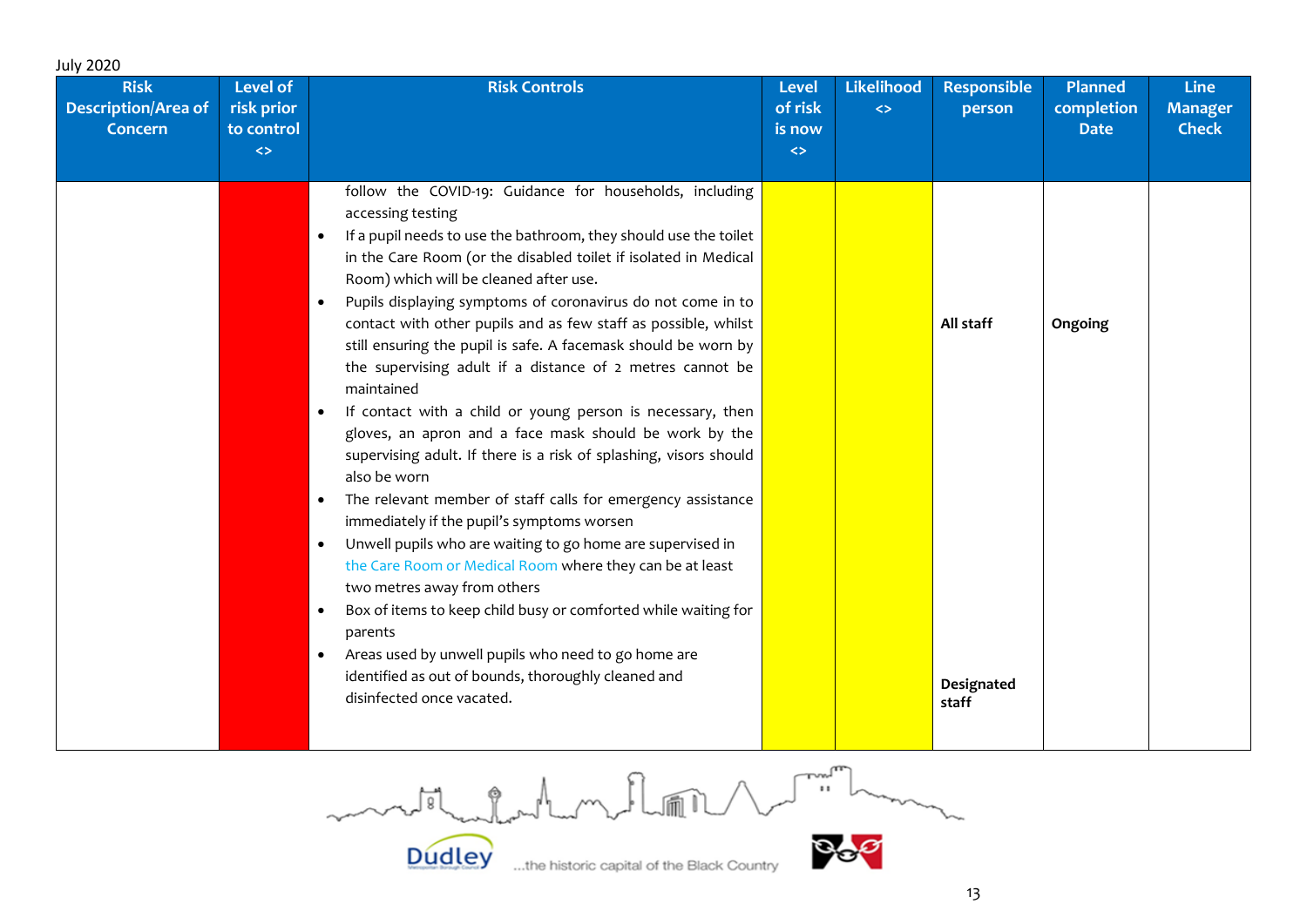| <b>July 2020</b><br><b>Risk</b>                                                                                                                                            | <b>Level of</b>                               | <b>Risk Controls</b>                                                                                                                                                                                                                                                                                                                                                                                                                                                                                                                                                                                                                                                                                                                 | <b>Level</b>                           | Likelihood        | <b>Responsible</b>     | <b>Planned</b>            | <b>Line</b>                    |
|----------------------------------------------------------------------------------------------------------------------------------------------------------------------------|-----------------------------------------------|--------------------------------------------------------------------------------------------------------------------------------------------------------------------------------------------------------------------------------------------------------------------------------------------------------------------------------------------------------------------------------------------------------------------------------------------------------------------------------------------------------------------------------------------------------------------------------------------------------------------------------------------------------------------------------------------------------------------------------------|----------------------------------------|-------------------|------------------------|---------------------------|--------------------------------|
| <b>Description/Area of</b><br><b>Concern</b>                                                                                                                               | risk prior<br>to control<br>$\leftrightarrow$ |                                                                                                                                                                                                                                                                                                                                                                                                                                                                                                                                                                                                                                                                                                                                      | of risk<br>is now<br>$\leftrightarrow$ | $\leftrightarrow$ | person                 | completion<br><b>Date</b> | <b>Manager</b><br><b>Check</b> |
|                                                                                                                                                                            |                                               |                                                                                                                                                                                                                                                                                                                                                                                                                                                                                                                                                                                                                                                                                                                                      |                                        |                   |                        |                           |                                |
|                                                                                                                                                                            |                                               | As a result, any member of the school community who becomes<br>unwell, is isolated quickly and appropriate action is taken to<br>minimise the risk of infection.                                                                                                                                                                                                                                                                                                                                                                                                                                                                                                                                                                     |                                        |                   |                        |                           |                                |
| Poor management of<br>pupils/class bubble<br>organisation reduces<br>the ability of staff to<br>practice social<br>distancing and social<br>distancing between<br>bubbles. | н                                             | Classrooms allocated for provision and small adaptations<br>made to support distancing where possible without<br>compromising safety routes or fire escapes.<br>Adults maintain 2 metre distance from each other, and from<br>children where possible and when circumstances allow.<br>Classrooms to be arranged to support adults to avoid face to<br>$\bullet$<br>face contact and minimise time spent within 1 metre of<br>anyone.<br>Where possible, pupil movement to be limited to minimise<br>$\bullet$<br>mixing and specialist teachers to move between allocated<br>classrooms<br>As a result, staff and pupils are clear about where they should be,<br>the times that they should be there and what they are delivering. | $\overline{M}$                         | M                 | Headteacher            |                           |                                |
| A pupil is tested and<br>has a confirmed case<br>of coronavirus.                                                                                                           | H                                             | In line with government advice:<br>Close contacts (staff and pupils age 5 and over) will be advised<br>to take LFD tests daily for 7 days and only self-isolate if the<br>LFD is positive. Under 5s will be asked to take PCR test.<br>Refer to the school symptom management Standard<br>$\bullet$<br>Operating Procedure (SOP). The Headteacher will contact<br>PHE.                                                                                                                                                                                                                                                                                                                                                               | $M$                                    | M                 | Headteacher<br>and SBM | Ongoing                   |                                |

medicine de la media **BG Dudley** 

 $14$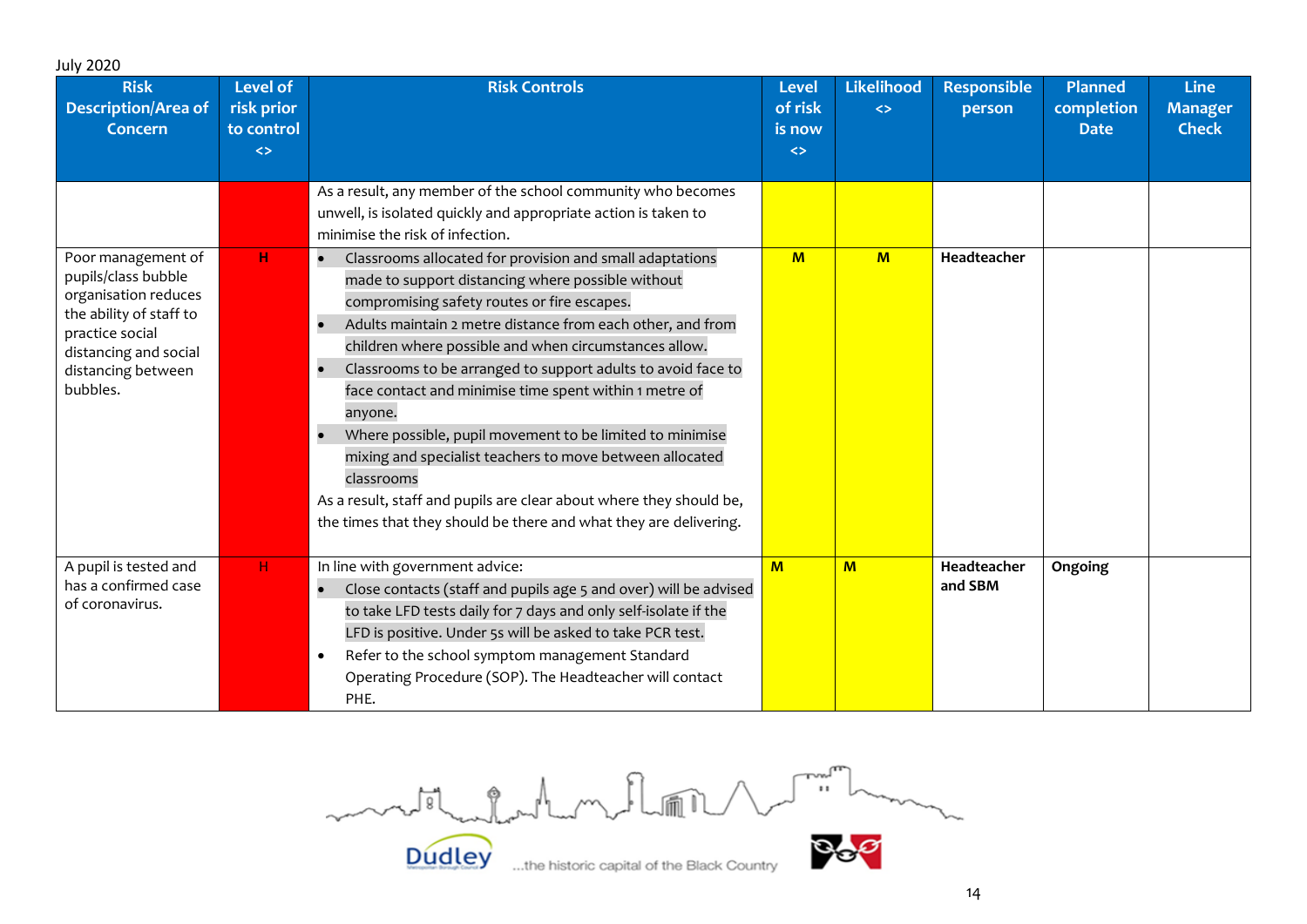| <b>Risk</b><br><b>Description/Area of</b><br><b>Concern</b>  | Level of<br>risk prior<br>to control<br>$\langle \rangle$ | <b>Risk Controls</b>                                                                                                                                                                                                                                                                                                                                                                                                                                                                                                                                                                                                                                                                                                                                                                                                         | <b>Level</b><br>of risk<br>is now<br>$\leftrightarrow$ | <b>Likelihood</b><br>$\leftrightarrow$ | <b>Responsible</b><br>person | <b>Planned</b><br>completion<br><b>Date</b> | <b>Line</b><br><b>Manager</b><br><b>Check</b> |
|--------------------------------------------------------------|-----------------------------------------------------------|------------------------------------------------------------------------------------------------------------------------------------------------------------------------------------------------------------------------------------------------------------------------------------------------------------------------------------------------------------------------------------------------------------------------------------------------------------------------------------------------------------------------------------------------------------------------------------------------------------------------------------------------------------------------------------------------------------------------------------------------------------------------------------------------------------------------------|--------------------------------------------------------|----------------------------------------|------------------------------|---------------------------------------------|-----------------------------------------------|
|                                                              |                                                           | In the case of an outbreak, PHE's local protection teams to<br>$\bullet$<br>advise school on appropriate action - this may include<br>reinstatement of 'bubbles'. See Outbreak Management Plan.<br>As a result, school leaders taken appropriate action in the event of<br>a confirmed case of coronavirus and/or outbreak.                                                                                                                                                                                                                                                                                                                                                                                                                                                                                                  |                                                        |                                        |                              |                                             |                                               |
| Insufficient staff to<br>run face-to-sessions<br>for pupils. | M                                                         | Leaders to ensure that they have a complete list of shielded<br>$\bullet$<br>(clinically extremely vulnerable) and clinically vulnerable<br>adults for their school<br>All staff have been offered vaccination to avoid unnecessary<br>isolation periods.<br>Leaders to ensure that the clinically vulnerable offered the<br>safest available on-site roles where possible<br>Protocols for staff to inform leaders if they need to self-isolate<br>are clearly in place<br>Leaders ensure there is a rota in place for cover in the instance<br>that staff have to self-isolate. This includes TAs covering<br>classes (where lessons etc are planned by a teacher) and may<br>also include combining classes.<br>As a result, sufficient staff cover in place to provide the face-to-<br>face support sessions for pupils. | M                                                      | $\mathbf{M}$                           | Headteacher                  | 3/9/21                                      |                                               |

Dudley the historic capital of the Black Country Dudley ...the historic capital of the Black Country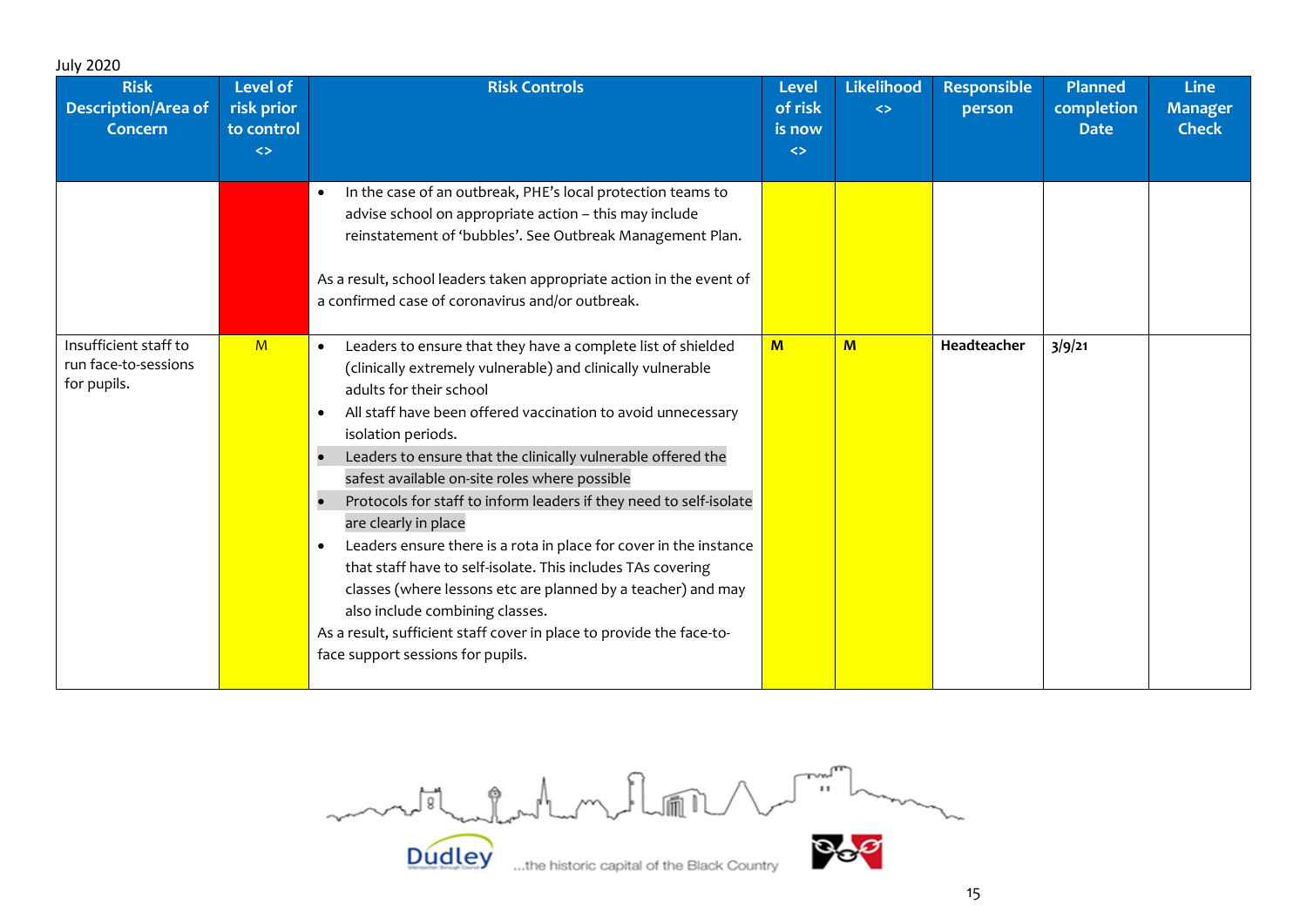| <b>July 2020</b>                                                                                       |                                                                  |                                                                                                                                                                                                                                                                                                                                                                                                                                                                                                                                                                                                                                                                                                                                                                                                                                                                                                                                                                                                                                                                                                                                                                                                                                                                                                                                                                                                                                                                     |                                                 |                                        |                                                                            |                                             |                                               |
|--------------------------------------------------------------------------------------------------------|------------------------------------------------------------------|---------------------------------------------------------------------------------------------------------------------------------------------------------------------------------------------------------------------------------------------------------------------------------------------------------------------------------------------------------------------------------------------------------------------------------------------------------------------------------------------------------------------------------------------------------------------------------------------------------------------------------------------------------------------------------------------------------------------------------------------------------------------------------------------------------------------------------------------------------------------------------------------------------------------------------------------------------------------------------------------------------------------------------------------------------------------------------------------------------------------------------------------------------------------------------------------------------------------------------------------------------------------------------------------------------------------------------------------------------------------------------------------------------------------------------------------------------------------|-------------------------------------------------|----------------------------------------|----------------------------------------------------------------------------|---------------------------------------------|-----------------------------------------------|
| <b>Risk</b><br><b>Description/Area of</b><br><b>Concern</b>                                            | <b>Level of</b><br>risk prior<br>to control<br>$\Leftrightarrow$ | <b>Risk Controls</b>                                                                                                                                                                                                                                                                                                                                                                                                                                                                                                                                                                                                                                                                                                                                                                                                                                                                                                                                                                                                                                                                                                                                                                                                                                                                                                                                                                                                                                                | Level<br>of risk<br>is now<br>$\Leftrightarrow$ | <b>Likelihood</b><br>$\Leftrightarrow$ | <b>Responsible</b><br>person                                               | <b>Planned</b><br>completion<br><b>Date</b> | <b>Line</b><br><b>Manager</b><br><b>Check</b> |
| Pupil movement<br>between lesson, at<br>breaktime and<br>lunchtime increases<br>the risk of infection. | H.                                                               | Staggered times to remain in place for breaktime and<br>$\bullet$<br>lunchtime for key phases so mixing is minimised to age<br>phases.<br>One-way circulation and external routes are maintained for<br>$\bullet$<br>pupils arriving and leaving shared lunch space/lessons.<br>Allocated outdoor areas (3 zones on playground) for each<br>$\bullet$<br>class/bubble to be identified for breaktime and lunchtime.<br>Pupils advised of any restrictions (e.g. not close face to face)<br>around contact games at breaktime or lunchtime.<br>Outdoor equipment is used and shared within a 'class bubble'<br>$\bullet$<br>but not shared between 'class bubbles' and must be cleaned<br>thoroughly before use of another bubble. Only Reception<br>bubble to use main climbing frame.<br>Pupils to be supervised in washing hands before and after<br>$\bullet$<br>lunch<br>In canteen/eating spaces, age phases have separate tables.<br>$\bullet$<br>Infant pupils will not go to counter to collect food - meals<br>plated and MDS staff serve to tables and collect used crockery<br>etc. Tables to be pre-set with drinks to limit movement.<br>Touch terminals/cashless catering is not used. Parents pre-<br>$\bullet$<br>order meals online. Pupils will have bands issued in class to<br>identify meal choices.<br>Tables to be cleaned between classes using lunchtime<br>$\bullet$<br>facilities. Although minimal changeovers as little time for this. | $\mathbf{M}$                                    | н                                      | Head<br>All staff<br>All staff<br><b>Dudley</b><br>Catering & all<br>staff | 03/09/21&<br>ongoing                        |                                               |

 $\begin{picture}(120,115) \put(0,0){\line(1,0){150}} \put(15,0){\line(1,0){150}} \put(15,0){\line(1,0){150}} \put(15,0){\line(1,0){150}} \put(15,0){\line(1,0){150}} \put(15,0){\line(1,0){150}} \put(15,0){\line(1,0){150}} \put(15,0){\line(1,0){150}} \put(15,0){\line(1,0){150}} \put(15,0){\line(1,0){150}} \put(15,0){\line(1,0){150$ model of change of

**Dudley** 



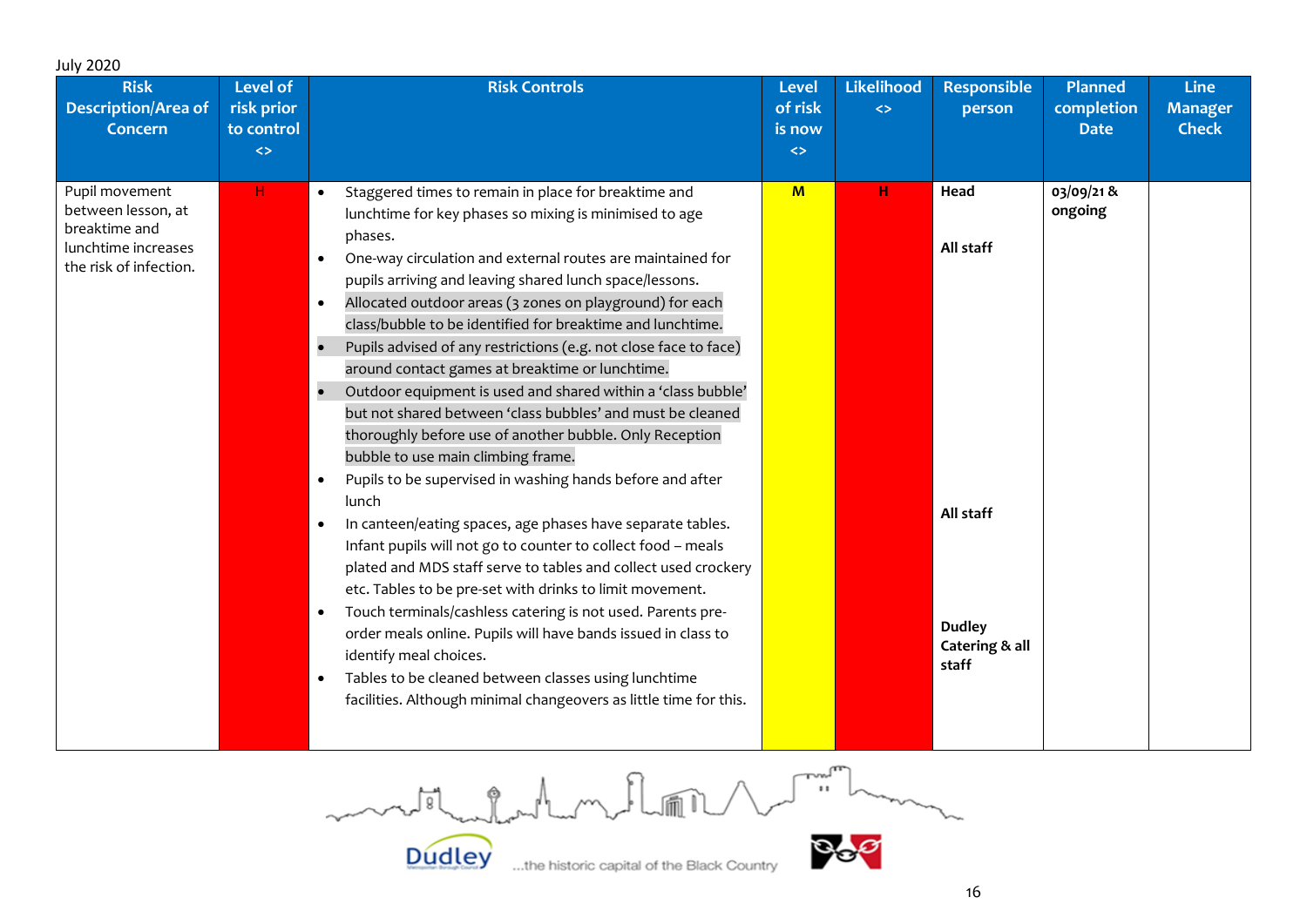| <b>July 2020</b><br><b>Risk</b><br><b>Description/Area of</b><br><b>Concern</b>    | <b>Level of</b><br>risk prior<br>to control<br>$\leftrightarrow$ | <b>Risk Controls</b>                                                                                                                                                                                                                                                                                                                                                                                                                                                                                                                                                                                                                                                                                                                                                                                                               | <b>Level</b><br>of risk<br>is now<br>$\Leftrightarrow$ | <b>Likelihood</b><br>$\leftrightarrow$ | <b>Responsible</b><br>person                               | <b>Planned</b><br>completion<br><b>Date</b> | <b>Line</b><br><b>Manager</b><br><b>Check</b> |
|------------------------------------------------------------------------------------|------------------------------------------------------------------|------------------------------------------------------------------------------------------------------------------------------------------------------------------------------------------------------------------------------------------------------------------------------------------------------------------------------------------------------------------------------------------------------------------------------------------------------------------------------------------------------------------------------------------------------------------------------------------------------------------------------------------------------------------------------------------------------------------------------------------------------------------------------------------------------------------------------------|--------------------------------------------------------|----------------------------------------|------------------------------------------------------------|---------------------------------------------|-----------------------------------------------|
|                                                                                    |                                                                  | Catering staff to maintain strict levels of hygiene in food<br>preparation areas and follow whole staff guidance in<br>reporting illness.<br>All catering and MDS staff to wear facemasks, except on the<br>$\bullet$<br>playground - continue initially while reviewing situation.<br>Pupils who bring a packed lunch, to eat in classrooms to<br>$\bullet$<br>reduce movement and maintain social distancing. Packed<br>lunch storage spaces (additional trollies purchased) for each<br>KS2 class so no mixing of bubbles.<br>All staff and adult volunteers or visitors to wear facemasks in<br>$\bullet$<br>communal areas and corridors and where social distancing<br>cannot be maintained - continue initially while reviewing<br>situation.<br>As a result, the risk of infection during unstructured time is<br>reduced. |                                                        |                                        | All staff                                                  |                                             |                                               |
| Spread of infection in<br>classrooms/shared<br>areas e.g. staffroom,<br>corridors. | н.                                                               | • All unnecessary items to be removed from classrooms and<br>learning environments and stored elsewhere<br>All soft furnishings and items that are hard to clean to be kept<br>$\bullet$<br>to minimum/necessary.<br>Tissues and hand sanitiser to be located in each<br>$\bullet$<br>classroom/learning space<br>Bins to be emptied/monitored twice daily in classrooms.<br>$\bullet$<br>Contact with communal surfaces, such as door handles etc to<br>be minimised. Doors to be kept open                                                                                                                                                                                                                                                                                                                                       | $M$                                                    | M/H                                    | All staff<br>Headteacher<br>Class teachers<br>Site manager | 20/07/20<br>03/09/20<br>Ongoing             |                                               |

 $\begin{picture}(220,20) \put(0,0){\line(1,0){10}} \put(15,0){\line(1,0){10}} \put(15,0){\line(1,0){10}} \put(15,0){\line(1,0){10}} \put(15,0){\line(1,0){10}} \put(15,0){\line(1,0){10}} \put(15,0){\line(1,0){10}} \put(15,0){\line(1,0){10}} \put(15,0){\line(1,0){10}} \put(15,0){\line(1,0){10}} \put(15,0){\line(1,0){10}} \put(15,0){\line($ model aladyment lan

**Dudley**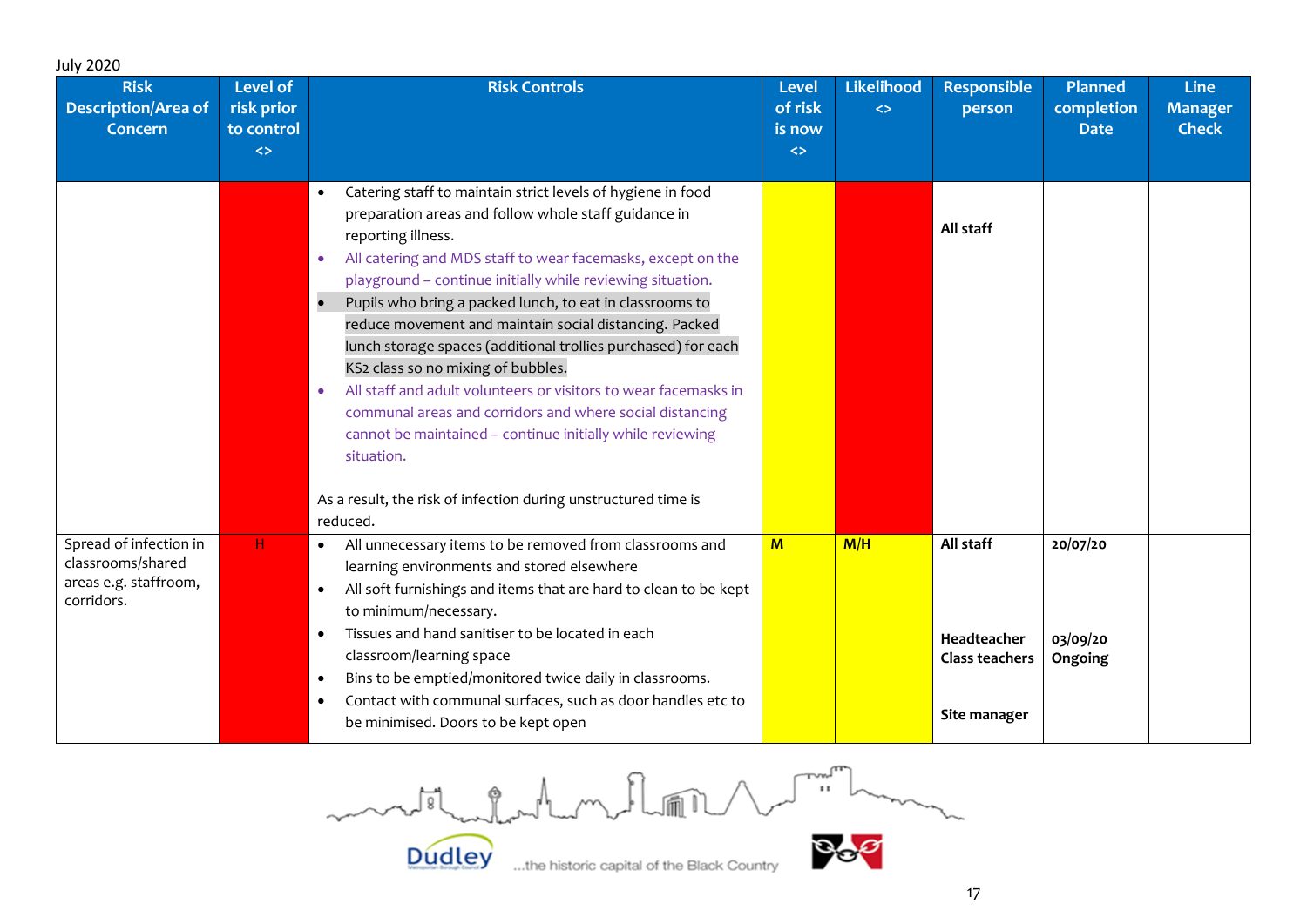| Where possible, windows to be opened to provide ventilation.<br>$\bullet$<br>Pupils have own set of pencil, pen, wbds and pens - all name<br>labelled and stored in wallet. Y5/6 pencil cases - if allowed will<br>need to be kept in school.<br>Pupils/staff to clean IT keyboards with hand sanitiser on blue<br>paper towel.<br>Shared telephone handsets to be cleaned with anti-bacterial<br>$\bullet$<br>wipes or hand sanitiser on blue paper towel before and after<br>each use<br>Shared teaching resources to be cleaned prior to and after use<br>of another 'class bubble'. Teachers will touch equipment used<br>by pupils so must continually wash hands/sanitise before and<br>after dealing with equipment.<br>If any bodily fluids come into contact with classroom<br>$\bullet$<br>group<br>equipment, ensure that gloves are worn to remove the piece<br>of equipment before it is thoroughly cleaned<br>Guidance issued to staff on the use of the staff room and staff<br>toilet area, including maximum numbers at any one time (as | <b>Planned</b><br>completion<br><b>Date</b> | <b>Likelihood</b><br><b>Responsible</b><br>$\Leftrightarrow$<br>person<br>is now | <b>Line</b><br><b>Manager</b><br><b>Check</b> |
|-----------------------------------------------------------------------------------------------------------------------------------------------------------------------------------------------------------------------------------------------------------------------------------------------------------------------------------------------------------------------------------------------------------------------------------------------------------------------------------------------------------------------------------------------------------------------------------------------------------------------------------------------------------------------------------------------------------------------------------------------------------------------------------------------------------------------------------------------------------------------------------------------------------------------------------------------------------------------------------------------------------------------------------------------------------|---------------------------------------------|----------------------------------------------------------------------------------|-----------------------------------------------|
|                                                                                                                                                                                                                                                                                                                                                                                                                                                                                                                                                                                                                                                                                                                                                                                                                                                                                                                                                                                                                                                           |                                             | TAs and<br>cleaning staff                                                        |                                               |
|                                                                                                                                                                                                                                                                                                                                                                                                                                                                                                                                                                                                                                                                                                                                                                                                                                                                                                                                                                                                                                                           |                                             | <b>Class teachers</b>                                                            |                                               |
|                                                                                                                                                                                                                                                                                                                                                                                                                                                                                                                                                                                                                                                                                                                                                                                                                                                                                                                                                                                                                                                           |                                             | <b>Admin staff</b>                                                               |                                               |
|                                                                                                                                                                                                                                                                                                                                                                                                                                                                                                                                                                                                                                                                                                                                                                                                                                                                                                                                                                                                                                                           |                                             | TAs and<br>teachers                                                              |                                               |
| per door labels). Staff to be reminded to adhere to social<br>distancing at all times. Continue to limit occupation of                                                                                                                                                                                                                                                                                                                                                                                                                                                                                                                                                                                                                                                                                                                                                                                                                                                                                                                                    |                                             | Headteacher                                                                      |                                               |
| staffroom to allow for some distancing by also using upstairs<br>classroom at lunch/peak times.<br>Hand sanitiser to be in place at photocopiers/shared<br>keyboards/telephones etc                                                                                                                                                                                                                                                                                                                                                                                                                                                                                                                                                                                                                                                                                                                                                                                                                                                                       |                                             | Site manager<br>All staff                                                        |                                               |

model for the method of the method

**Dudley**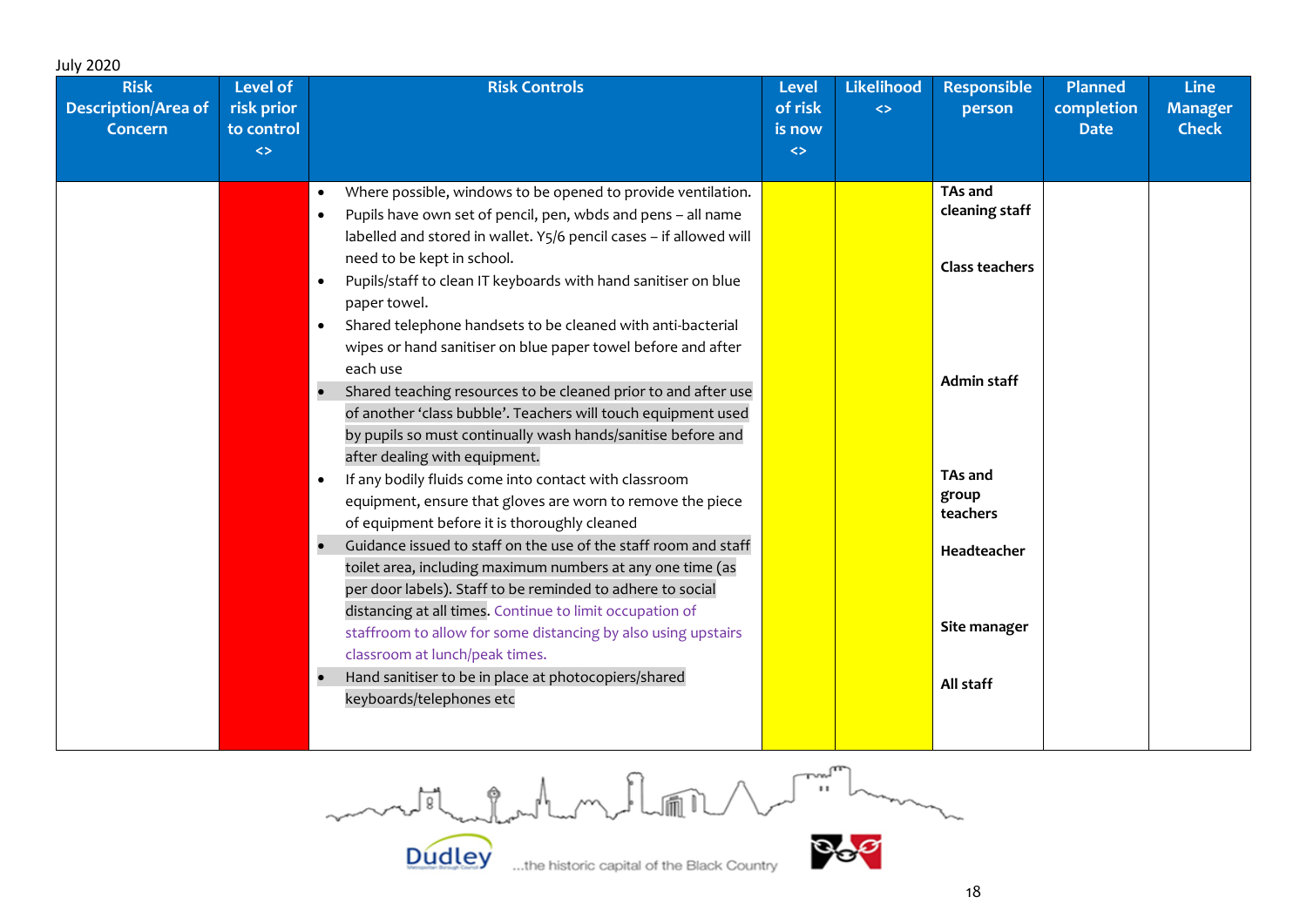| <b>July 2020</b>                                                                 |                                                                  |                                                                                                                                                                                                                                                                                                                                                                                                                                                                                                                                                                                                                                                                                                                |                                                        |                                        |                                                                   |                                      |                                               |
|----------------------------------------------------------------------------------|------------------------------------------------------------------|----------------------------------------------------------------------------------------------------------------------------------------------------------------------------------------------------------------------------------------------------------------------------------------------------------------------------------------------------------------------------------------------------------------------------------------------------------------------------------------------------------------------------------------------------------------------------------------------------------------------------------------------------------------------------------------------------------------|--------------------------------------------------------|----------------------------------------|-------------------------------------------------------------------|--------------------------------------|-----------------------------------------------|
| <b>Risk</b><br><b>Description/Area of</b><br><b>Concern</b>                      | <b>Level of</b><br>risk prior<br>to control<br>$\leftrightarrow$ | <b>Risk Controls</b>                                                                                                                                                                                                                                                                                                                                                                                                                                                                                                                                                                                                                                                                                           | <b>Level</b><br>of risk<br>is now<br>$\Leftrightarrow$ | <b>Likelihood</b><br>$\leftrightarrow$ | <b>Responsible</b><br>person                                      | Planned<br>completion<br><b>Date</b> | <b>Line</b><br><b>Manager</b><br><b>Check</b> |
|                                                                                  |                                                                  | Staff must wash and dry their own cups, plates and utensils,<br>$\bullet$<br>using disposable towels or load in dishwasher.<br>Est-eem cleaning product provided to clean equipment before<br>$\bullet$<br>and after use e.g. hot water dispenser, fridge<br>Toilets cleaned several times a day - staff wear PPE when<br>$\bullet$<br>cleaning the toilet areas<br>All staff and adult volunteers or visitors to wear facemasks in<br>$\bullet$<br>communal areas and corridors and where social distancing<br>cannot be maintained - continue initially while reviewing<br>situation.<br>As a result, the risk of infection to staff and pupils in classrooms is<br>reduced.                                 |                                                        |                                        |                                                                   |                                      |                                               |
| Poor pupil behaviour<br>increases the risk of<br>the spread of the<br>infection. | M                                                                | Pupils are reminded of the behaviour policy on their return to<br>$\bullet$<br>school<br>Sanctions (and how they will be applied in the context of<br>social distancing) are clearly communicated to pupils and<br>parents. Behaviour policy is adjusted as a consequence<br>Pupils' individual behaviour plans are reviewed and specific<br>control measures identified and shared with pupils and staff<br>where necessary.<br>The SLT/pastoral team will ensure that appropriate materials<br>are on hand to support children's wellbeing. PSHE sessions<br>will need to provide children with the opportunity to rebuild<br>friendships and social engagement and address issues linked<br>to coronavirus. | L.                                                     | M                                      | Head/ deputy<br>and Group<br>teachers<br>Headteacher<br>and SENCo | 03/09/21 and<br>ongoing              |                                               |

medicine de la medicina de la medicina  $\mathcal{P}_\epsilon$ 

**Dudley**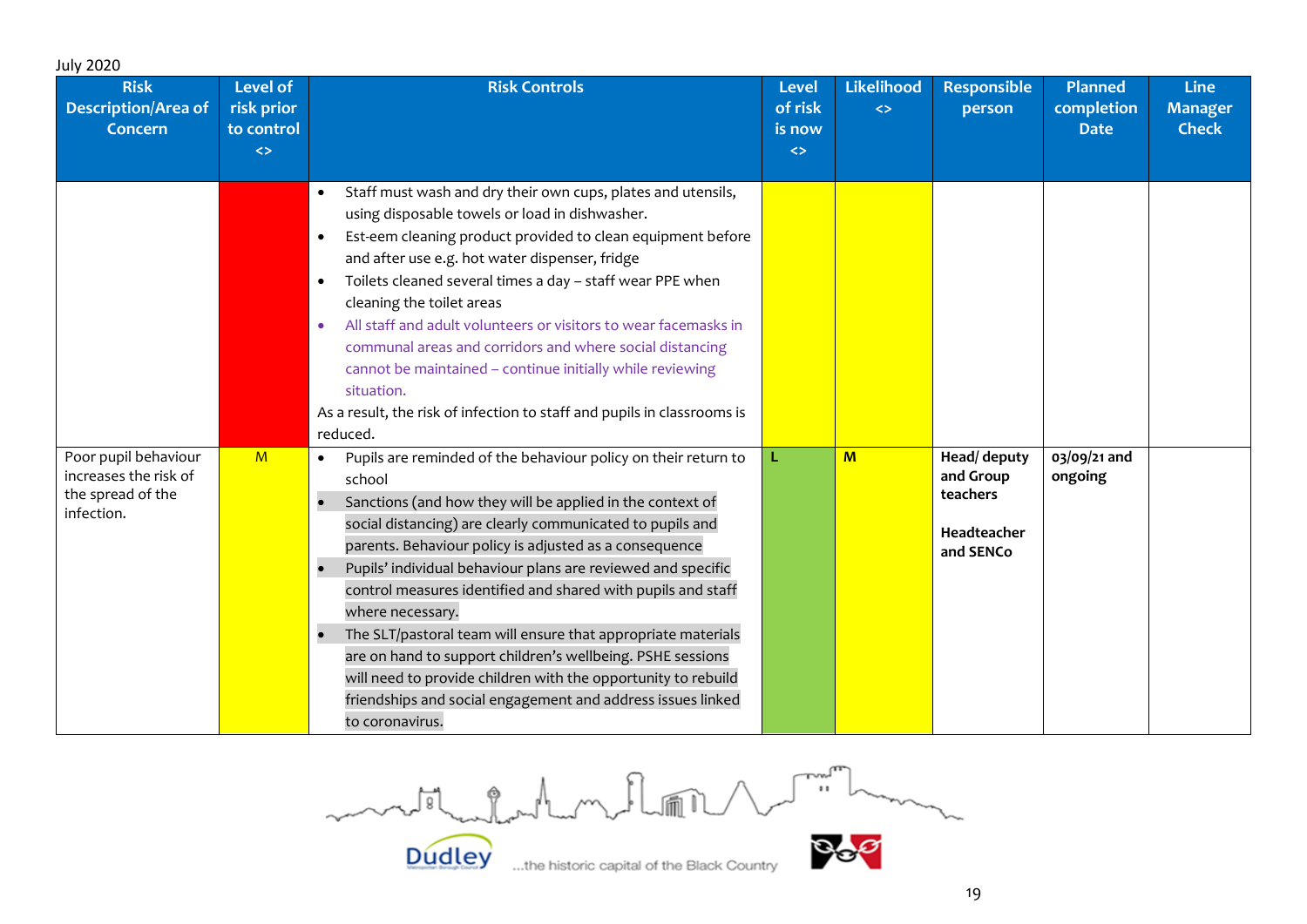| <b>July 2020</b>                                                                                              |                                                                  |                                                                                                                                                                                                                                                                                                                                                                                                                                                                                                                                                                                                                                                                                                                                                                                              |                                                        |                                        |                                                                     |                                             |                                               |
|---------------------------------------------------------------------------------------------------------------|------------------------------------------------------------------|----------------------------------------------------------------------------------------------------------------------------------------------------------------------------------------------------------------------------------------------------------------------------------------------------------------------------------------------------------------------------------------------------------------------------------------------------------------------------------------------------------------------------------------------------------------------------------------------------------------------------------------------------------------------------------------------------------------------------------------------------------------------------------------------|--------------------------------------------------------|----------------------------------------|---------------------------------------------------------------------|---------------------------------------------|-----------------------------------------------|
| <b>Risk</b><br><b>Description/Area of</b><br><b>Concern</b>                                                   | <b>Level of</b><br>risk prior<br>to control<br>$\leftrightarrow$ | <b>Risk Controls</b>                                                                                                                                                                                                                                                                                                                                                                                                                                                                                                                                                                                                                                                                                                                                                                         | <b>Level</b><br>of risk<br>is now<br>$\Leftrightarrow$ | <b>Likelihood</b><br>$\leftrightarrow$ | <b>Responsible</b><br>person                                        | <b>Planned</b><br>completion<br><b>Date</b> | <b>Line</b><br><b>Manager</b><br><b>Check</b> |
|                                                                                                               |                                                                  | As a result, pupils and staff understand the behaviour<br>policy/individual plans in context.                                                                                                                                                                                                                                                                                                                                                                                                                                                                                                                                                                                                                                                                                                |                                                        |                                        |                                                                     |                                             |                                               |
| Pupils with complex<br>needs are not<br>adequately prepared<br>for a return to school<br>or safely supported. | H                                                                | Leaders and staff should review individual pupils' handling<br>plans, including the use of PPE<br>Additional advice should be sought from external agencies<br>where appropriate in relation to moving and handling<br>(physiotherapy, occupational therapy)<br>Review individual communication plans where close proximity<br>is expected e.g. on-body signing<br>Plans should be understood, shared and followed consistently<br>by all staff working with those pupils<br>Prepare additional social stories to support pupils with autism<br>/ learning difficulties (highlighting changes to<br>classrooms/arrangements/use of PPE, for example) and share<br>with parents and pupils prior to pupils returning to school.<br>As a result, pupils with complex needs are well supported. | $\mathbf{M}$                                           | $\mathbf{M}$                           | Deputy and<br><b>SENCo</b><br>All staff<br>Deputy &<br><b>SENCo</b> | Ongoing                                     |                                               |
| Vulnerable pupils and<br>pupils with SEND do<br>not receive<br>appropriate support.                           | Н.                                                               | Appropriate planning is in place to support the mental health<br>$\bullet$<br>of pupils returning to school<br>Agree what returning support is available to pupils with SEND<br>in conjunction with families and other agencies.<br>As a result, pupils with SEND and those concerned about returning<br>to school are well supported.                                                                                                                                                                                                                                                                                                                                                                                                                                                       | M                                                      | M                                      | Deputy and<br><b>SENCo</b>                                          | 03/09/20                                    |                                               |

 $\begin{picture}(120,115) \put(0,0){\line(1,0){155}} \put(15,0){\line(1,0){155}} \put(15,0){\line(1,0){155}} \put(15,0){\line(1,0){155}} \put(15,0){\line(1,0){155}} \put(15,0){\line(1,0){155}} \put(15,0){\line(1,0){155}} \put(15,0){\line(1,0){155}} \put(15,0){\line(1,0){155}} \put(15,0){\line(1,0){155}} \put(15,0){\line(1,0){155$ model and my floor

**Dudley**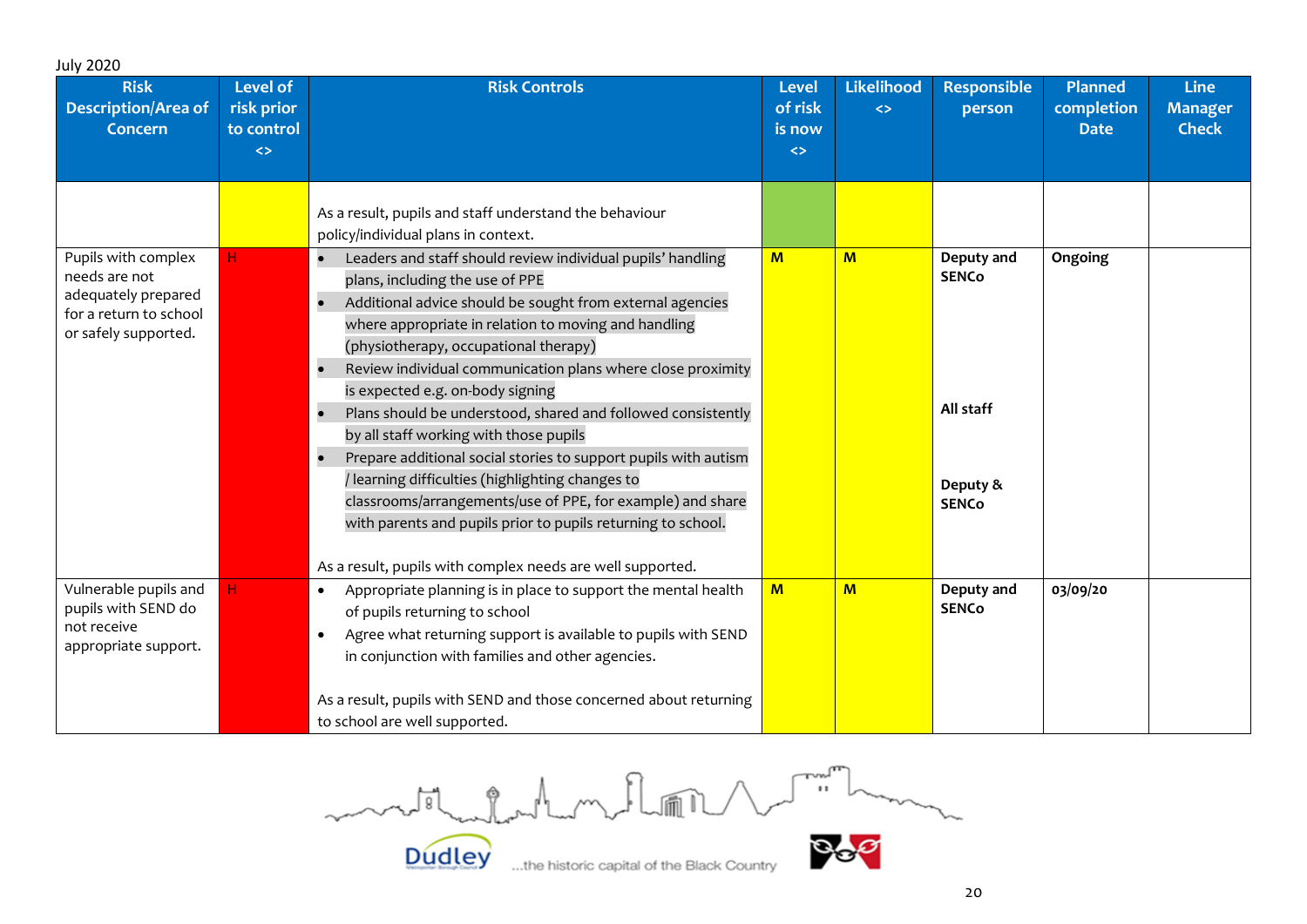| <b>July 2020</b>                                                                                |                                                                  |                                                                                                                                                                                                                                                                                                                                                                                                                    |                                                        |                                        |                                           |                                             |                                               |
|-------------------------------------------------------------------------------------------------|------------------------------------------------------------------|--------------------------------------------------------------------------------------------------------------------------------------------------------------------------------------------------------------------------------------------------------------------------------------------------------------------------------------------------------------------------------------------------------------------|--------------------------------------------------------|----------------------------------------|-------------------------------------------|---------------------------------------------|-----------------------------------------------|
| <b>Risk</b><br><b>Description/Area of</b><br><b>Concern</b>                                     | <b>Level of</b><br>risk prior<br>to control<br>$\leftrightarrow$ | <b>Risk Controls</b>                                                                                                                                                                                                                                                                                                                                                                                               | <b>Level</b><br>of risk<br>is now<br>$\Leftrightarrow$ | <b>Likelihood</b><br>$\leftrightarrow$ | <b>Responsible</b><br>person              | <b>Planned</b><br>completion<br><b>Date</b> | <b>Line</b><br><b>Manager</b><br><b>Check</b> |
| Mental health and<br>wellbeing affected<br>through isolation or<br>anxiety about<br>coronavirus | M                                                                | Regular keep in touch meetings/calls with any staff members<br>who are isolating/working at home<br>Staff are able to talk about their anxieties and know how to<br>raise a concern<br>Staff are kept up to date on changes in guidance so that they<br>$\bullet$<br>feel reassured                                                                                                                                | L                                                      | L                                      | <b>Head and</b><br><b>Deputy</b>          |                                             |                                               |
| Increased number of<br>safeguarding<br>concerns reported<br>after lockdown.                     | M                                                                | Agree safeguarding provision to be put in place to support<br>$\bullet$<br>returning pupils<br>Ensure that key staff (DSL and deputies) have capacity to deal<br>with any arising concerns<br>Follow up any referrals made by staff swiftly, while<br>$\bullet$<br>maintaining social distancing.<br>As a result, safeguarding remains of the highest priority and<br>practice.                                    | L                                                      | L                                      | <b>Head and DSL</b><br>Head<br><b>DSL</b> | 03/09/20                                    |                                               |
| Emergency<br>evacuation due to fire<br>etc.                                                     | M                                                                | Lockdown, fire and emergency evacuation procedures to be<br>reviewed so that social distancing can be maintained between<br>bubbles<br>Leaders to communicate procedures to all staff<br>Staff to communicate emergency evacuation procedures to<br>pupils at the beginning of each day.<br>As a result, social distancing between bubbles is maintained in the<br>event of an emergency evacuation or fire drill. | L                                                      | L                                      | Headteacher<br><b>Class teachers</b>      | 03/09/20                                    |                                               |

model chathanhum florid 1 million

**Dudley** 

 $21$ 

P.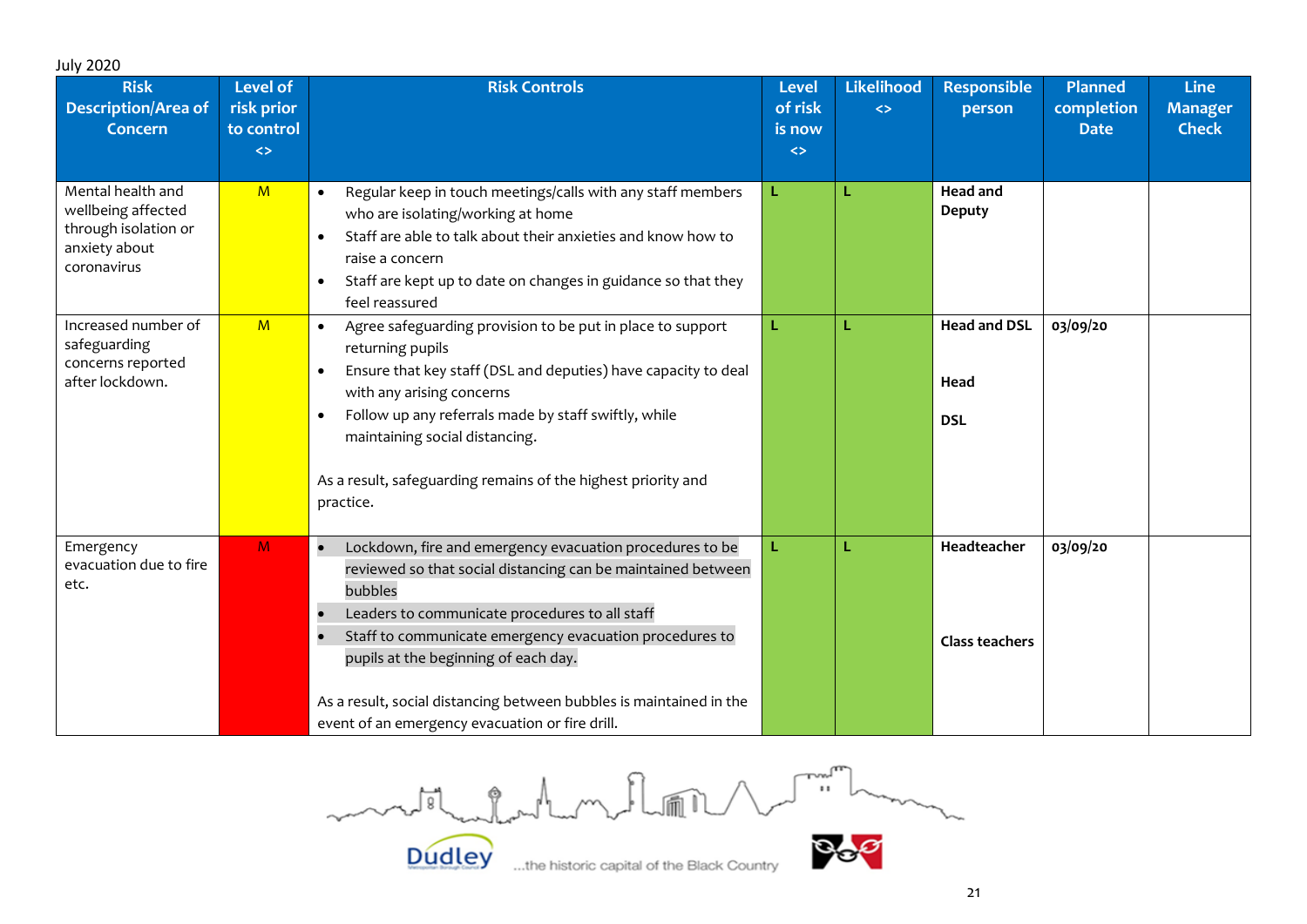| <b>July 2020</b><br><b>Risk</b><br><b>Description/Area of</b><br><b>Concern</b> | <b>Level of</b><br>risk prior<br>to control<br>$\leftrightarrow$ | <b>Risk Controls</b>                                                                                                                                                                                                                                                                                                                                                                                                                                                                                                                                                                                                                                                                                                                                                                                                                                                                                                                                                                 | <b>Level</b><br>of risk<br>is now<br>$\leftrightarrow$ | <b>Likelihood</b><br>$\leftrightarrow$ | <b>Responsible</b><br>person                                                   | <b>Planned</b><br>completion<br><b>Date</b> | <b>Line</b><br><b>Manager</b><br><b>Check</b> |
|---------------------------------------------------------------------------------|------------------------------------------------------------------|--------------------------------------------------------------------------------------------------------------------------------------------------------------------------------------------------------------------------------------------------------------------------------------------------------------------------------------------------------------------------------------------------------------------------------------------------------------------------------------------------------------------------------------------------------------------------------------------------------------------------------------------------------------------------------------------------------------------------------------------------------------------------------------------------------------------------------------------------------------------------------------------------------------------------------------------------------------------------------------|--------------------------------------------------------|----------------------------------------|--------------------------------------------------------------------------------|---------------------------------------------|-----------------------------------------------|
| Cleaning is not<br>sufficiently<br>comprehensive.                               | H                                                                | Ensure that all cleaning and associated health and safety<br>$\bullet$<br>compliance checks have been undertaken prior to opening<br>A nominated member of staff monitors the standards of<br>cleaning in school and identifies any additional cleaning<br>measures<br>Where possible, additional cleaning staff employed (or given<br>$\bullet$<br>additional hours) to increase the regularity of cleaning<br>Whilst pupils are at breaktime/lunchtime, identified member<br>$\bullet$<br>of staff to clean tables/door handles with a disinfectant spray.<br>Gloves to be worn during this and hands washed afterwards<br>Disposable gloves/wipes/sprays are next to<br>$\bullet$<br>photocopiers/printers etc<br>Cleaners to act upon guidance normally linked to 'deep cleans'<br>as part of their daily procedures (i.e. a focus on door handles,<br>toilets, changing room, toys in the Early Years).<br>As a result, high standards of cleanliness are maintained in school. | $M$                                                    | M                                      | Site manager<br><b>SBM</b><br>Headteacher<br>Assigned<br>staff<br>Site manager | 03/09/21<br>Ongoing                         |                                               |
| Contractors,<br>deliveries and visitors<br>increase the risk of<br>infection.   | н.                                                               | All contractors to be checked to ensure that they are essential<br>$\bullet$<br>visitors prior to entry to the school<br>Agree arrival and departure times (not in Drop Off and Pick Up<br>period) with contractors to ensure that there is no contact<br>with staff or pupils<br>All contractors/visitors to wash hands either prior to or on<br>$\bullet$<br>entry to the school site.                                                                                                                                                                                                                                                                                                                                                                                                                                                                                                                                                                                             | $\overline{M}$                                         | M                                      | <b>Admin team</b>                                                              | Ongoing                                     |                                               |

 $\begin{picture}(120,115) \put(0,0){\line(1,0){155}} \put(15,0){\line(1,0){155}} \put(15,0){\line(1,0){155}} \put(15,0){\line(1,0){155}} \put(15,0){\line(1,0){155}} \put(15,0){\line(1,0){155}} \put(15,0){\line(1,0){155}} \put(15,0){\line(1,0){155}} \put(15,0){\line(1,0){155}} \put(15,0){\line(1,0){155}} \put(15,0){\line(1,0){155$ month del montion

**Dudley**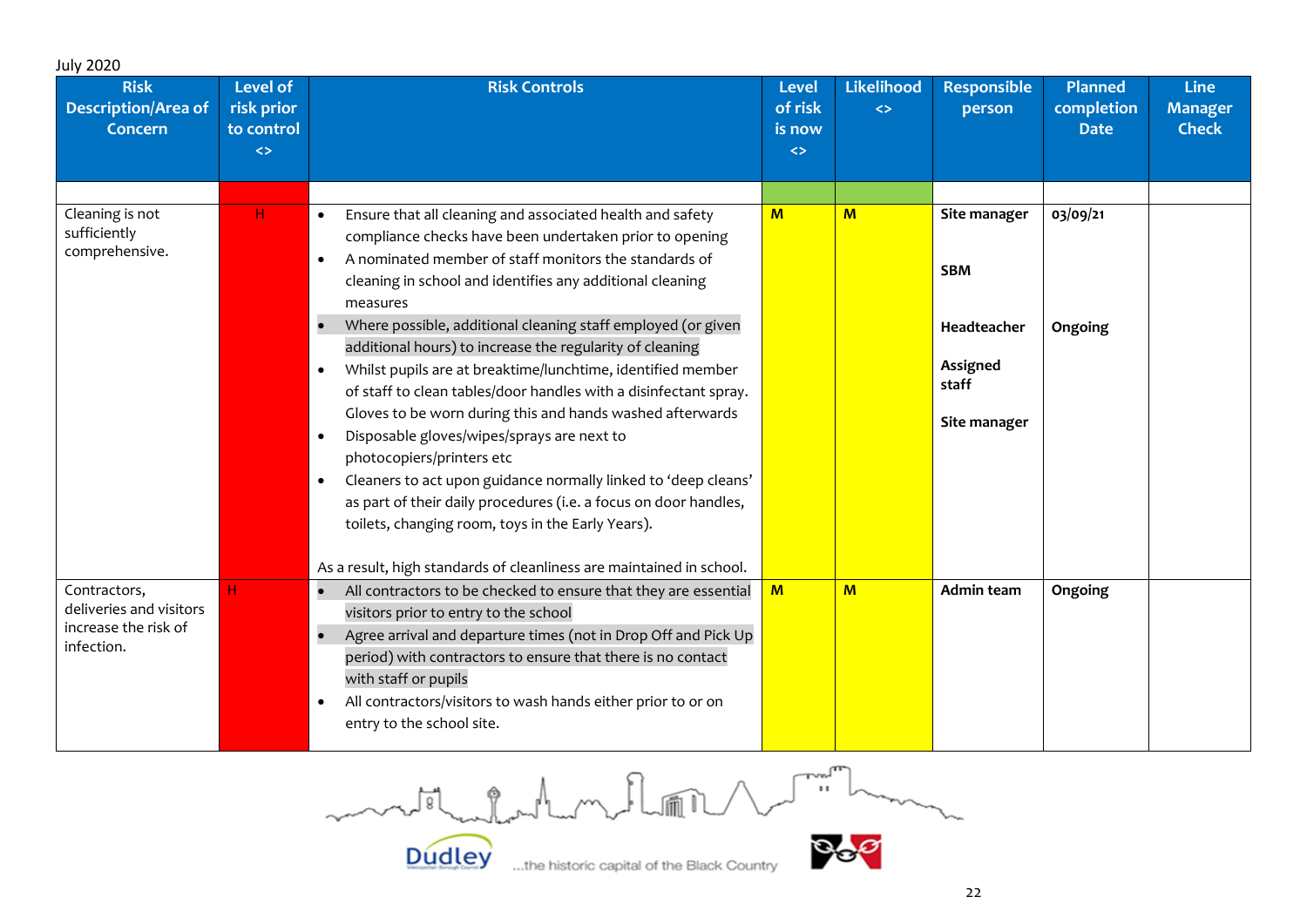| <b>July 2020</b>                                            |                                                                  |                                                                               |                                                        |                                        |                              |                                             |                                               |
|-------------------------------------------------------------|------------------------------------------------------------------|-------------------------------------------------------------------------------|--------------------------------------------------------|----------------------------------------|------------------------------|---------------------------------------------|-----------------------------------------------|
| <b>Risk</b><br><b>Description/Area of</b><br><b>Concern</b> | <b>Level of</b><br>risk prior<br>to control<br>$\leftrightarrow$ | <b>Risk Controls</b>                                                          | <b>Level</b><br>of risk<br>is now<br>$\Leftrightarrow$ | <b>Likelihood</b><br>$\Leftrightarrow$ | <b>Responsible</b><br>person | <b>Planned</b><br>completion<br><b>Date</b> | <b>Line</b><br><b>Manager</b><br><b>Check</b> |
|                                                             |                                                                  |                                                                               |                                                        |                                        |                              |                                             |                                               |
|                                                             |                                                                  | Contractors and visitors are directed to specific/designated<br>$\bullet$     |                                                        |                                        |                              |                                             |                                               |
|                                                             |                                                                  | handwashing facilities                                                        |                                                        |                                        |                              |                                             |                                               |
|                                                             |                                                                  | All areas in which contractors work are cleaned in line with                  |                                                        |                                        | Site manager                 |                                             |                                               |
|                                                             |                                                                  | government guidance                                                           |                                                        |                                        |                              |                                             |                                               |
|                                                             |                                                                  | Contractors to bring own food, drink and utensils onto site.<br>$\bullet$     |                                                        |                                        |                              |                                             |                                               |
|                                                             |                                                                  | Staff who receive deliveries to the school to wash hands in<br>$\bullet$      |                                                        |                                        |                              |                                             |                                               |
|                                                             |                                                                  | line with government guidance after handling                                  |                                                        |                                        |                              |                                             |                                               |
|                                                             |                                                                  | Where possible, staff to identify safe/designated place for<br>$\bullet$      |                                                        |                                        |                              |                                             |                                               |
|                                                             |                                                                  | delivery without need for contact with staff. Drivers are not                 |                                                        |                                        |                              |                                             |                                               |
|                                                             |                                                                  | permitted to enter the school premises when making                            |                                                        |                                        |                              |                                             |                                               |
|                                                             |                                                                  | deliveries                                                                    |                                                        |                                        |                              |                                             |                                               |
|                                                             |                                                                  | If drivers have to enter school site, ensure that they are asked<br>$\bullet$ |                                                        |                                        |                              |                                             |                                               |
|                                                             |                                                                  | to maintain social distancing and use hand sanitiser before                   |                                                        |                                        |                              |                                             |                                               |
|                                                             |                                                                  | entering the building                                                         |                                                        |                                        |                              |                                             |                                               |
|                                                             |                                                                  | Surfaces to be cleaned after any deliveries have been made.<br>$\bullet$      |                                                        |                                        |                              |                                             |                                               |
|                                                             |                                                                  | Anyone entering the site to wear a face covering, use hand<br>$\bullet$       |                                                        |                                        |                              |                                             |                                               |
|                                                             |                                                                  | sanitiser and maintain social distancing - maintain while the                 |                                                        |                                        |                              |                                             |                                               |
|                                                             |                                                                  | situation is reviewed.                                                        |                                                        |                                        |                              |                                             |                                               |
|                                                             |                                                                  | As a result, any external visitors/contactors are kept safe and the           |                                                        |                                        |                              |                                             |                                               |
|                                                             |                                                                  | risk to other members of the school is minimised.                             |                                                        |                                        |                              |                                             |                                               |
| Increased risk of<br>transmission in                        | н.                                                               | Assemblies will be pre-recorded and played on screen in class.                | $M$                                                    | M                                      |                              |                                             |                                               |
| delivering curriculum                                       |                                                                  | One age phase may have assembly in the hall.                                  |                                                        |                                        |                              |                                             |                                               |
| <b>PE</b>                                                   |                                                                  | Pupils need reading books. After pupils return, books are                     |                                                        |                                        |                              |                                             |                                               |
| Music                                                       |                                                                  | stored in boxes and returned to shelves after 72 hours. Class                 |                                                        |                                        |                              |                                             |                                               |
|                                                             |                                                                  |                                                                               |                                                        |                                        |                              |                                             |                                               |

 $\begin{picture}(120,115) \put(0,0){\line(1,0){155}} \put(15,0){\line(1,0){155}} \put(15,0){\line(1,0){155}} \put(15,0){\line(1,0){155}} \put(15,0){\line(1,0){155}} \put(15,0){\line(1,0){155}} \put(15,0){\line(1,0){155}} \put(15,0){\line(1,0){155}} \put(15,0){\line(1,0){155}} \put(15,0){\line(1,0){155}} \put(15,0){\line(1,0){155$ model aladyment limit

**Dudley**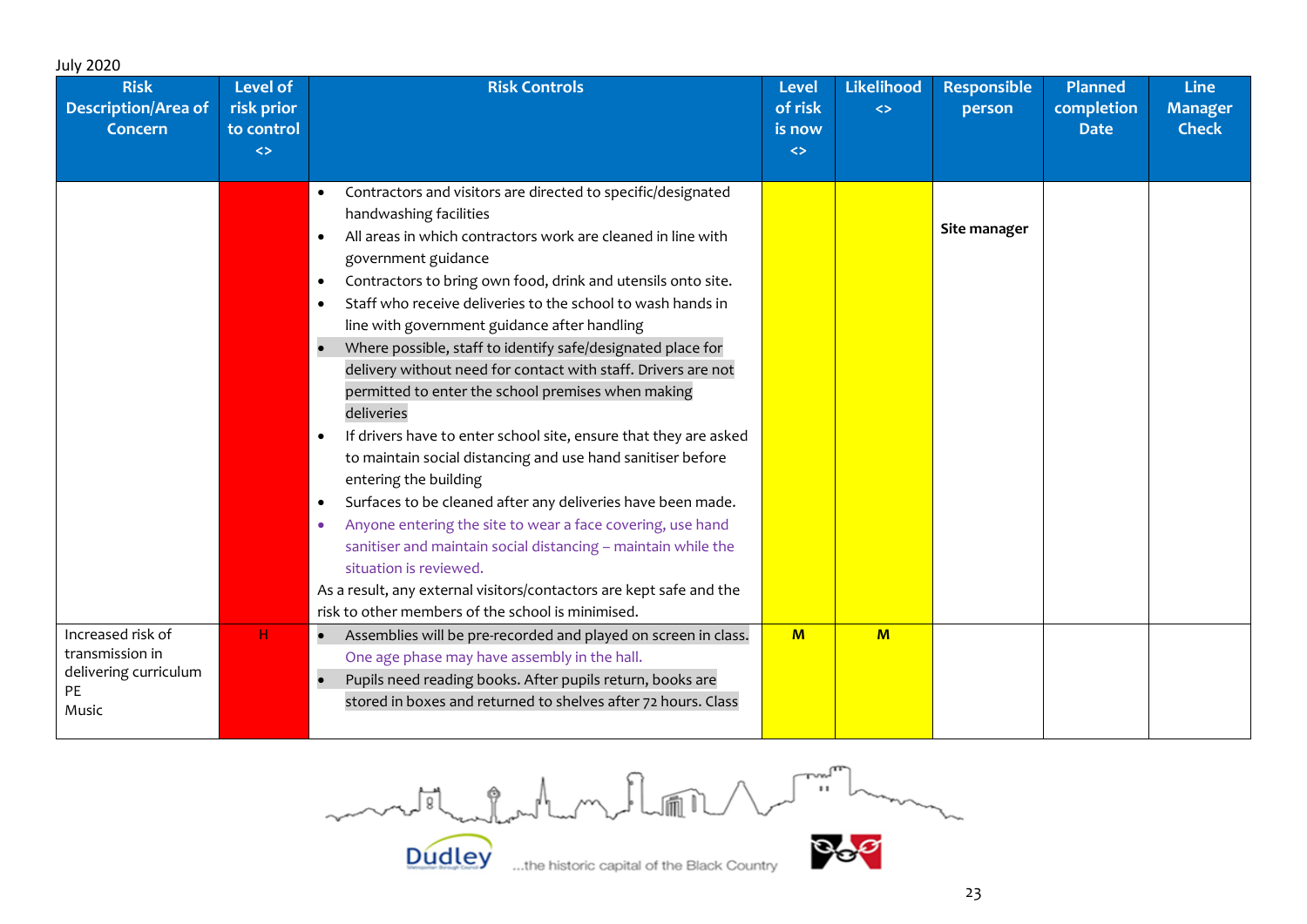| <b>Planned</b><br>completion<br><b>Date</b> | <b>Line</b><br><b>Manager</b><br><b>Check</b> |  |
|---------------------------------------------|-----------------------------------------------|--|
|                                             |                                               |  |
|                                             |                                               |  |
|                                             |                                               |  |

model chatantum, Roman 1 Q.

**Dudley**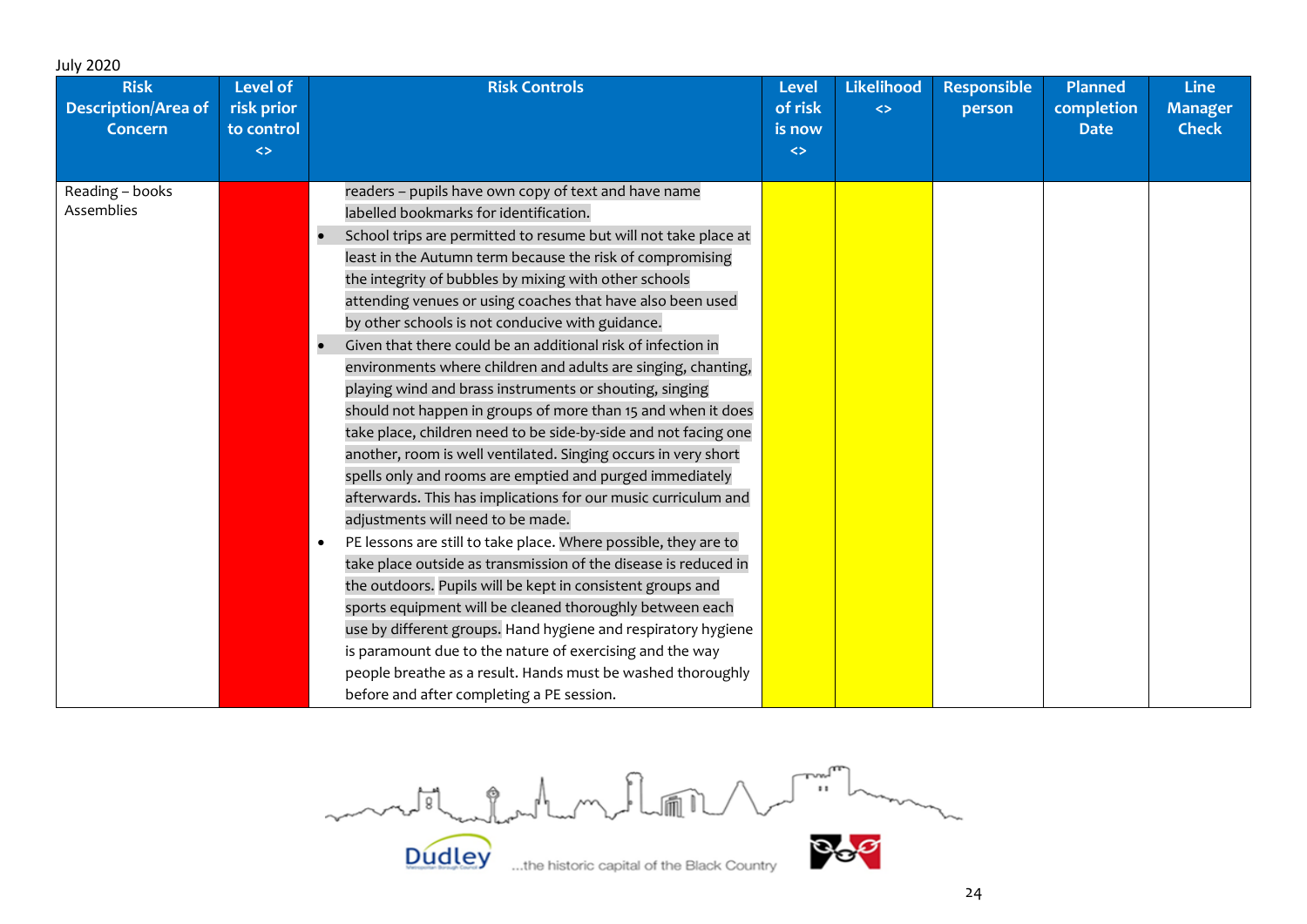| <b>Risk</b><br><b>Description/Area of</b><br><b>Concern</b> | <b>Level of</b><br>risk prior<br>to control<br>$\leftrightarrow$ | <b>Risk Controls</b>                                                                                                                                                                                                                                                                                                                                                                                                                                                                                                                                                                                                                                                                                                                                                                                                                                     | <b>Level</b><br>of risk<br>is now<br>$\Leftrightarrow$ | <b>Likelihood</b><br>$\Leftrightarrow$ | <b>Responsible</b><br>person                    | <b>Planned</b><br>completion<br><b>Date</b> | <b>Line</b><br><b>Manager</b><br><b>Check</b> |
|-------------------------------------------------------------|------------------------------------------------------------------|----------------------------------------------------------------------------------------------------------------------------------------------------------------------------------------------------------------------------------------------------------------------------------------------------------------------------------------------------------------------------------------------------------------------------------------------------------------------------------------------------------------------------------------------------------------------------------------------------------------------------------------------------------------------------------------------------------------------------------------------------------------------------------------------------------------------------------------------------------|--------------------------------------------------------|----------------------------------------|-------------------------------------------------|---------------------------------------------|-----------------------------------------------|
|                                                             |                                                                  | External coaches can still deliver PE sessions as long as they<br>also follow the protective measures - including 2m distancing<br>from adults and pupils.<br>Swimming will not take place until a detailed risk assessment<br>has been provided by the pool and leaders are confident that<br>social distancing and safety measures can be maintained<br>travelling to and from the pool.<br>Pupils are able to sing along with songs after assembly with<br>the following measures in place:<br>Everyone sings in a quieter voice - no shouting.<br>Windows and doors are all open.<br>Sing for only a small period (about 5 mins) and<br>preferably before chn go out to play so the room can<br>be purged afterwards.<br>Pupils to be facing forwards and with adults standing<br>$\circ$<br>2m behind or to the side, rather than in front of them. |                                                        |                                        |                                                 |                                             |                                               |
| Staff attending school<br>who are<br>asymptomatic           | H                                                                | All staff, volunteers and regular visitors are strongly<br>encouraged to take part in twice weekly Lateral Flow testing.<br>LFT are stored at the correct temperate in school<br>LFT are locked away<br>LFT distribution register has been created to keep a log of<br>which kits have been issued to which staff and when<br>Staff signed to consent to take the tests twice a week and<br>provide the results to track and trace and school<br>Staff will socially distance when collecting the test kit                                                                                                                                                                                                                                                                                                                                               | $M$                                                    | $\mathbf{M}$                           | <b>Head Teacher</b><br>and Admin<br><b>Team</b> | ongoing                                     |                                               |

Dudley the historic capital of the Black Country

**Dudley**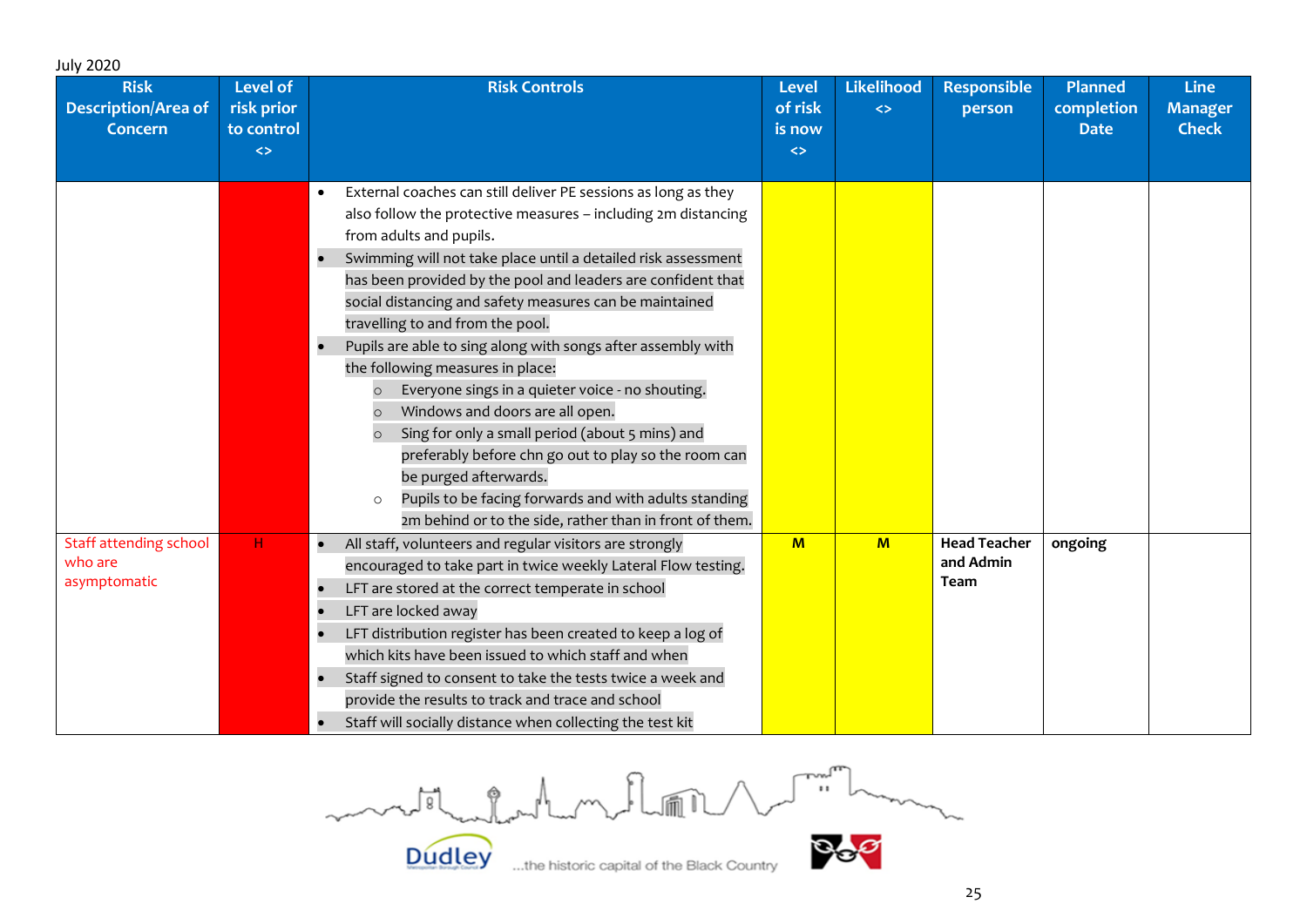| <b>Risk</b><br>Description/Area of<br><b>Concern</b> | Level of<br>risk prior<br>to control<br>$\leftrightarrow$ | <b>Risk Controls</b>                                                                                                                                                                                                                                                                                                                                                                                                                                                                                                                                                                                                         | <b>Level</b><br>of risk<br>is now<br>$\Leftrightarrow$ | Likelihood<br>$\left\langle \right\rangle$ | <b>Responsible</b><br>person | <b>Planned</b><br>completion<br><b>Date</b> | <b>Line</b><br><b>Manager</b><br><b>Check</b> |
|------------------------------------------------------|-----------------------------------------------------------|------------------------------------------------------------------------------------------------------------------------------------------------------------------------------------------------------------------------------------------------------------------------------------------------------------------------------------------------------------------------------------------------------------------------------------------------------------------------------------------------------------------------------------------------------------------------------------------------------------------------------|--------------------------------------------------------|--------------------------------------------|------------------------------|---------------------------------------------|-----------------------------------------------|
|                                                      |                                                           | Record of results will be kept in school<br>All staff have been issued with information about why the<br>tests are important and how to carry out the test using the<br>latest version of instructions.<br>If a member of staff feels unwell with symptoms of C-19 they<br>must follow the NHS guidance and get a PCR test. If they are<br>unwell but do not have main symptoms, they are advised to<br>take LFT test. If staff have a positive test result, they must<br>inform the Head teacher and book a PCR test - the staff<br>member must then isolate at home.<br>Staff are routinely checked for asymptomatic cases |                                                        |                                            |                              |                                             |                                               |

#### **School-specific arrangements relating to risk assessment that may need additional detail:**

Staff should read this risk assessment alongside the **September 2021 Arrangements and Covid Measures** document and Outbreak Management Plan.

Useful links:

July 2020

- Safeguarding: [https://www.gov.uk/government/publications/covid-19-safeguarding-in-schools-colleges-and-other-providers/coronavirus-covid-19-safeguarding-in-schools](https://www.gov.uk/government/publications/covid-19-safeguarding-in-schools-colleges-and-other-providers/coronavirus-covid-19-safeguarding-in-schools-colleges-and-other-providers)[colleges-and-other-providers](https://www.gov.uk/government/publications/covid-19-safeguarding-in-schools-colleges-and-other-providers/coronavirus-covid-19-safeguarding-in-schools-colleges-and-other-providers)
- Remote learning: <https://www.gov.uk/guidance/safeguarding-and-remote-education-during-coronavirus-covid-19>
- Attendance:<https://www.gov.uk/government/publications/coronavirus-covid-19-attendance-recording-for-educational-settings>
- Premises: [https://www.gov.uk/government/publications/managing-school-premises-during-the-coronavirus-outbreak/managing-school-premises-which-are-partially-open](https://www.gov.uk/government/publications/managing-school-premises-during-the-coronavirus-outbreak/managing-school-premises-which-are-partially-open-during-the-coronavirus-outbreak)[during-the-coronavirus-outbreak](https://www.gov.uk/government/publications/managing-school-premises-during-the-coronavirus-outbreak/managing-school-premises-which-are-partially-open-during-the-coronavirus-outbreak)

 $\sqrt{1 - \frac{1}{2}}$ mental charles them